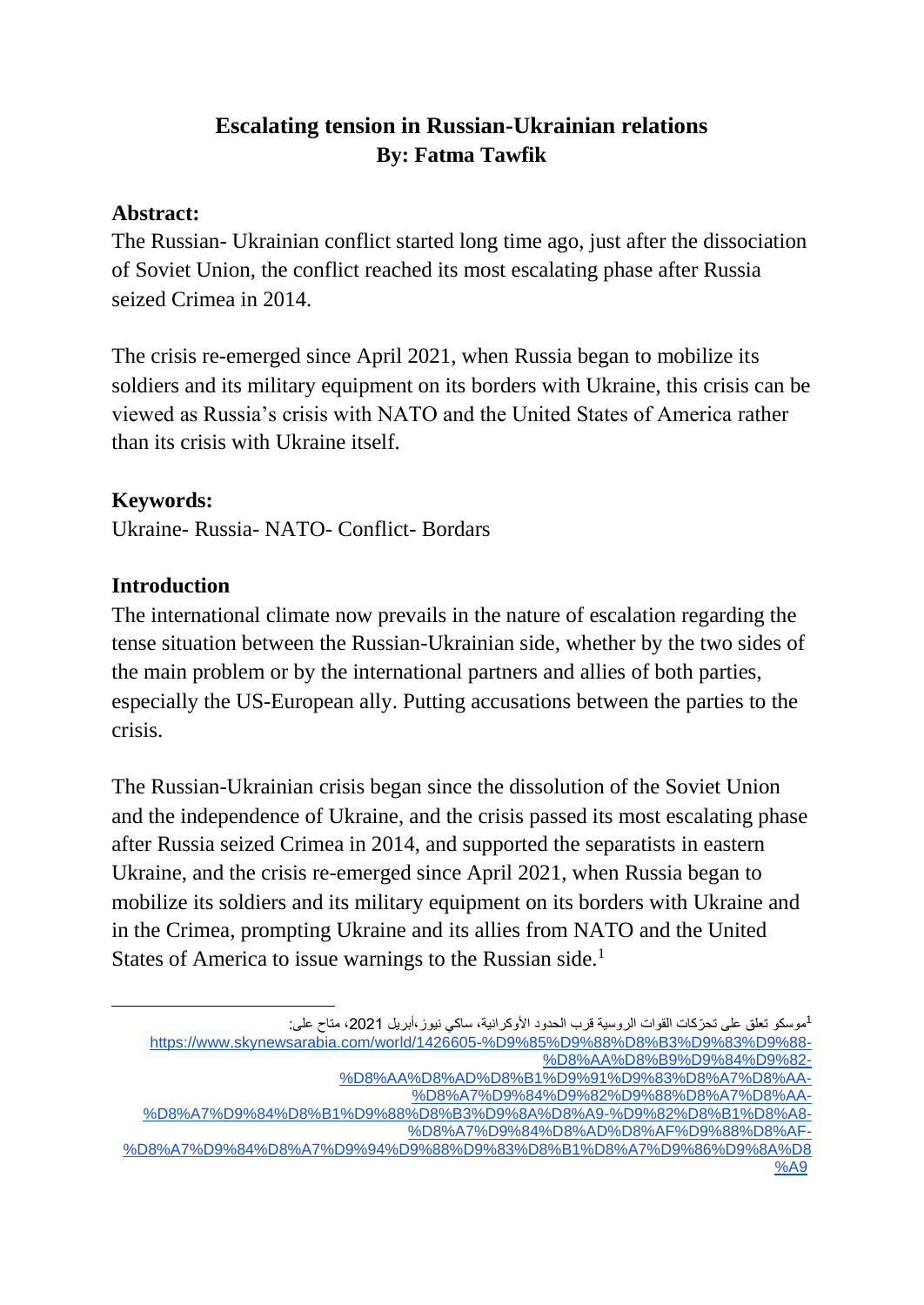### **Hence the most important question is, how will the Ukrainian-Russian crisis end?**

To answer the problem, the following hypotheses were adopted:

- $\triangleright$  The Ukrainian-Russian crisis is in fact the crisis of the Russian Federation with NATO and the United States of America.
- $\triangleright$  The possibility of using military forces increases when the geopolitical sphere of a major power is threatened.

This study was based on the descriptive and analytical methodology, as the study seeks to understand the developments of events related to the crisis and analyse the escalating tension in Ukrainian-Russian relations, by focusing on dividing the study into the following elements:

# First: **The historical roots of the Ukrainian-Russian crisis**

Second: **International efforts to resolve the Ukrainian civil war in 2014 and 2015**

Third: **the development of the Ukrainian-Russian crisis since 2019 and international trends towards the crisis.** 

Fourth: **Analysis of the Ukrainian-Russian crisis and its future dimensions.**

#### **Methodology:**

The research paper seeks to describe and analyze the escalating tension in Ukrainian-Russian relations, the paper will show this through the use of descriptive and analytical approaches.

The descriptive approach in the social sciences refers to describing the characteristics of the phenomenon being studied: "Descriptive studies may be described as simply an attempt to define, describe, or define what it is, while the analytical method attempts to determine the reason for this and how it appears.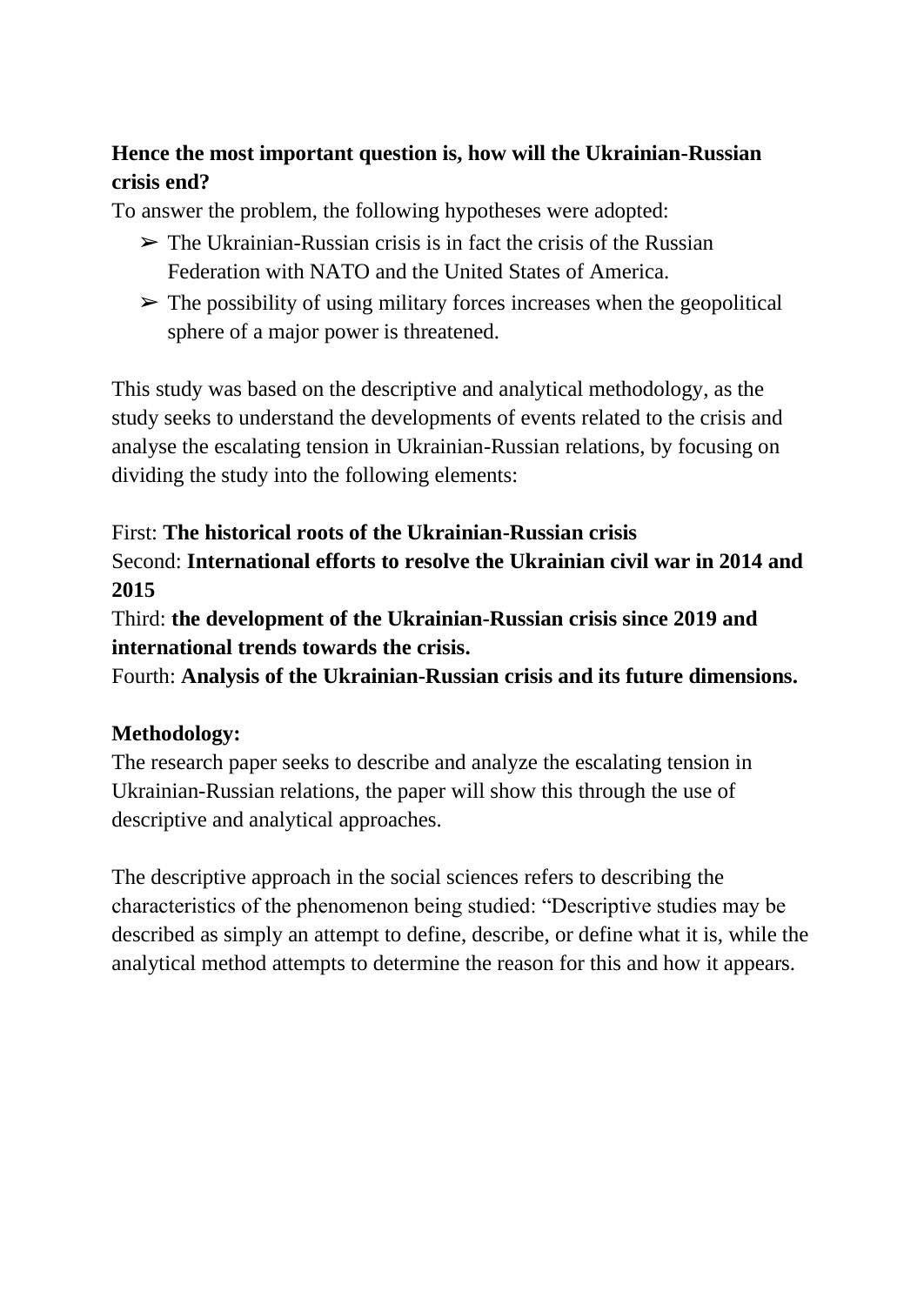### **First: The historical roots of the Ukrainian-Russian crisis**

The tensions between Ukraine and the Russian Federation began after Ukraine declared its independence after the dissolution of the Soviet Union in 1991, following the transparency policy of President Gorbachev, the leader of the Soviet Union at the time, and Ukraine is the largest successor to the Soviet Union in terms of population, area and economy.

The independence of Ukraine caused several problems between the nascent countries and the Russian Federation, the most prominent of which are how to deal with the Russian nuclear warheads on Ukrainian territory, how to divide the Black Sea Fleet, the dispute over the sovereignty of the Crimea and the settlement of energy debts. While the United States intervened until the two countries reached how to dismantle Russian nuclear weapons in Ukraine. The two countries also reached agreements on how to divide the Black Sea Fleet and solve the problem of energy debts, as Ukraine agreed to allow the Russian Federation to use the ports in Crimea.<sup>2</sup>

Despite this, the two countries managed to live in a docile way until 2004, when tensions escalated between the two countries after the Orange Revolution (a popular movement in Ukraine) thwarted the attempts of then-President Leonid Kuchma to elect Viktor Yanukovych as Kuchma's successor and that was with the support of the Russian side, and after an attempt to poison Viktor Yushchenko, Independence Square in Kiev turned into the site of nationalist demonstrations and those demonstrations turned into civil disobedience, this led to the cancellation of the results of the original decisive round, and the court in Ukraine ordered the holding of a decisive second round in December 2004, where the official results of the second decisive round proved in Yushchenko's favour. He was declared the official winner, but this did not last long as in 2006 and 2007 Viktor Yanukovych returned as prime minister and then as president in  $2010^{3}$ 

In the same context, in 2013, protests and demonstrations erupted in Ukraine after Ukrainian President Pianokovich suspended the signing of a trade and

 $2$  Steven Pifer, "How Ukraine views Russia and the West", Brookings, October 2017, available at: <https://www.brookings.edu/blog/order-from-chaos/2017/10/18/how-ukraine-views-russia-and-the-west/> <sup>3</sup> Cory Welt, "Ukraine: Background, Conflict with Russia, and U.S. Policy", Congressional Research Service, October 2021, Available at:<https://sgp.fas.org/crs/row/R45008.pdf>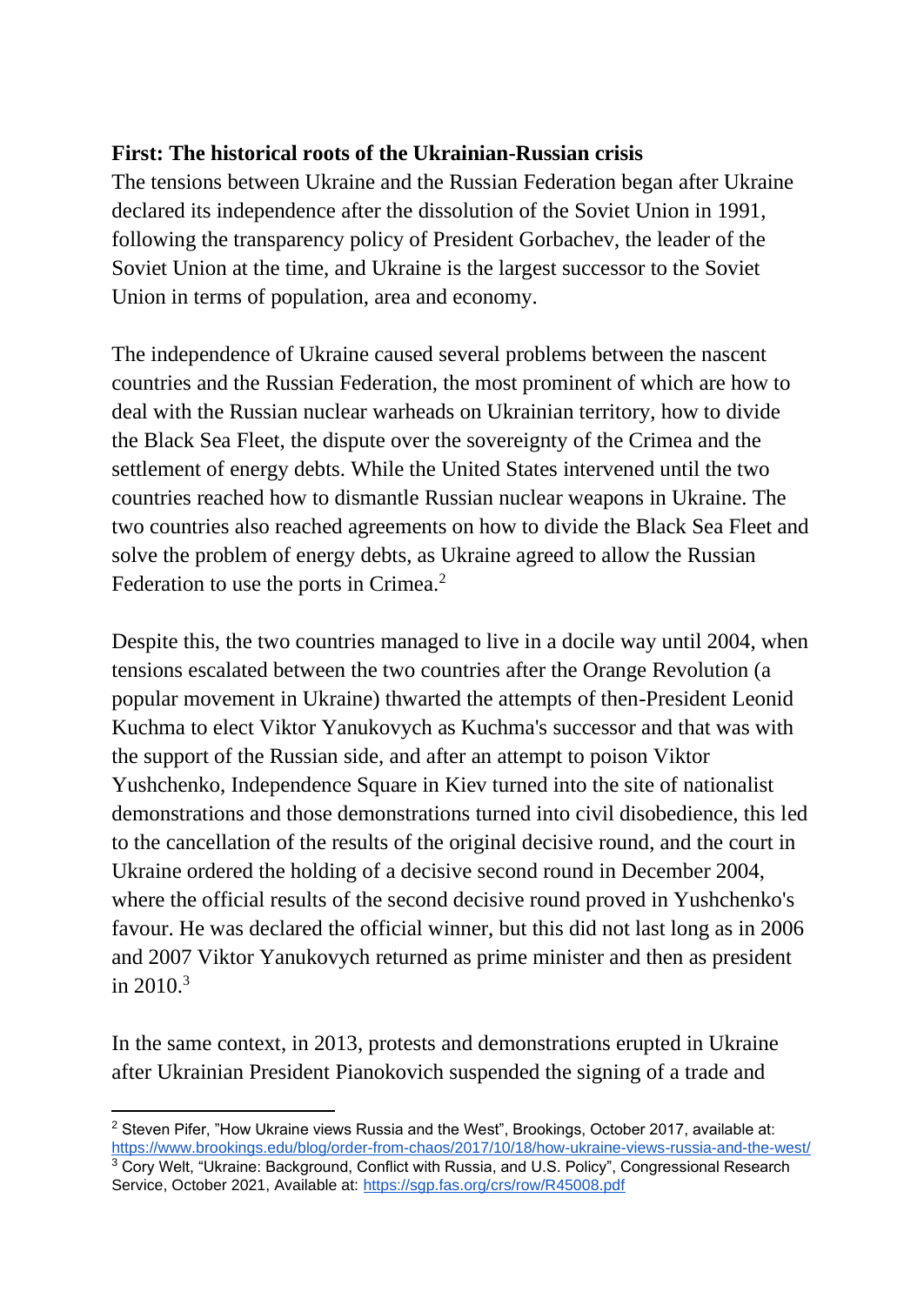political agreement with the European Union within the Eastern Partnership Program, and those protests continued from November 2013 until February 2014, when Ukrainian President Pianokovich fled to the Russian Federation with His guards after deserting the main palace.<sup>4</sup>

Also, in March of the same year, the Russian Parliament approved the request of President Vladimir Putin, which includes sending Russian forces to the Crimea, and the influx of a large number of Russian soldiers to the region, despite the international and Ukrainian resentment, but the Russian Federation held an unofficial referendum that resulted in the annexation of Crimea to Russia.<sup>5</sup>

However, the Russian intervention encouraged Russian-speaking separatists in Ukraine, especially in the east and south of the country, to protest and demand secession from Ukraine in the cities of Kharkov, Donetsk, Lugansk and Odessa. In April 2014, Ukraine launched the first official military action against the separatists, but despite that, the separatists announced In Donetsk and Luhansk region's independence and secession from Ukraine following an informal referendum.<sup>6</sup>

In the same way, the civil war and violence in eastern and southern Ukraine between the government and the separatist forces resulted in deaths and victims, numbering more than ten thousand people, while the number of injured reached nearly twenty-four thousand.<sup>7</sup>

### **Second: International efforts to resolve the Ukrainian civil war in 2014 and 2015:**

The international powers realised the seriousness of the situation in Ukraine, especially after the civil war resulted in a large number of victims, and the danger of secession of several regions from Ukraine. Therefore, the Minsk

<sup>&</sup>lt;sup>4</sup> Nick Thompson, "Ukraine War: Everything you need to know about how we got here", CNN, February 2017, Available at: [https://edition.cnn.com/2015/02/10/europe/ukraine-war-how-we-got](https://edition.cnn.com/2015/02/10/europe/ukraine-war-how-we-got-here/index.html)[here/index.html](https://edition.cnn.com/2015/02/10/europe/ukraine-war-how-we-got-here/index.html)

<sup>5</sup> Idem

<sup>&</sup>lt;sup>6</sup> Anton Bebler, "Crimea and the Russian-Urainian Conflict", ROMANIAN JOURNAL OF EUROPEAN AFFAIRS, March 2015, Available at:

<https://citeseerx.ist.psu.edu/viewdoc/download?doi=10.1.1.1052.3009&rep=rep1&type=pdf>  $\overline{7}$  Robert D. Blackwill and Stephen Sestanovich, "Conflict in Ukraine", Council on Foreign Affairs, November 2021, Available at:<https://www.cfr.org/global-conflict-tracker/conflict/conflict-ukraine>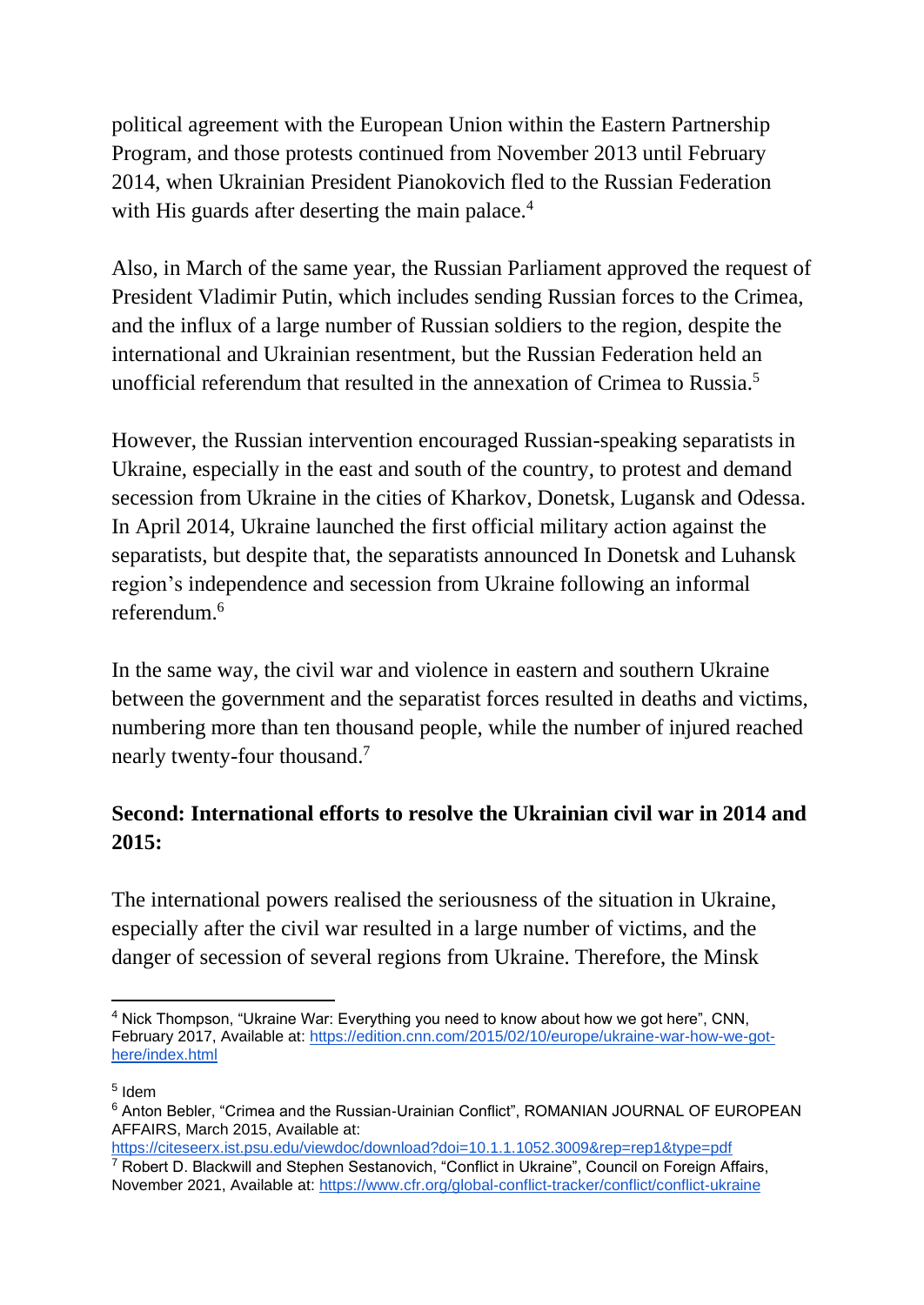meeting was held with the aim of a ceasefire agreement in eastern Ukraine between representatives from Ukraine, the Russian Federation, separatists, Germany and France. In Belarus, the first Minsk Agreement was signed in September 2014, based on a proposal submitted by Russian President Vladimir Putin, consisting of two parts, one military and the other humanitarian.<sup>8</sup>

### **The parties to the conflict signed the first Minsk agreement, which included 13 articles:<sup>9</sup>**

1- Ensuring an immediate cease-fire.

2- Ensure that the ceasefire is monitored and verified by the Organisation for Security and Cooperation in Europe.

3- Decentralisation of power, including through the adoption of Ukrainian law on a temporary order for local self-government in certain regions of Donetsk and Luhansk Oblast.

4- Ensuring permanent monitoring of the Ukrainian-Russian borders and verification by the Organisation for Security and Cooperation in Europe through the establishment of security zones in the border regions of Ukraine and the Russian Federation.

5- Immediate release of all hostages and persons illegally detained.

6- A law prohibiting the prosecution and punishment of persons in connection with the events that occurred in some areas of the Donetsk and Luhansk states.

7- Continuation of the comprehensive national dialogue.

8- Take measures to improve the humanitarian situation in Donbass.

9- Ensure the holding of early local elections in accordance with Ukrainian law.

10- Local provincial autonomy in certain regions of Donetsk and Luhansk Oblast.

11- Withdrawal of illegal armed groups and military equipment, as well as fighters and mercenaries, from the territory of Ukraine.

12- Reconstruction of the Donias region and the adoption of the economic recovery program.

13- Provide personal security for the participants in the consultations

<sup>8</sup> United Nations Peacemaker, "Document Retrieval: Protocol on the results of consultations of the Trilateral Contact Group (Minsk Agreement)", September 2014, available at[:https://peacemaker.un.org/UA-ceasefire-2014](https://peacemaker.un.org/UA-ceasefire-2014)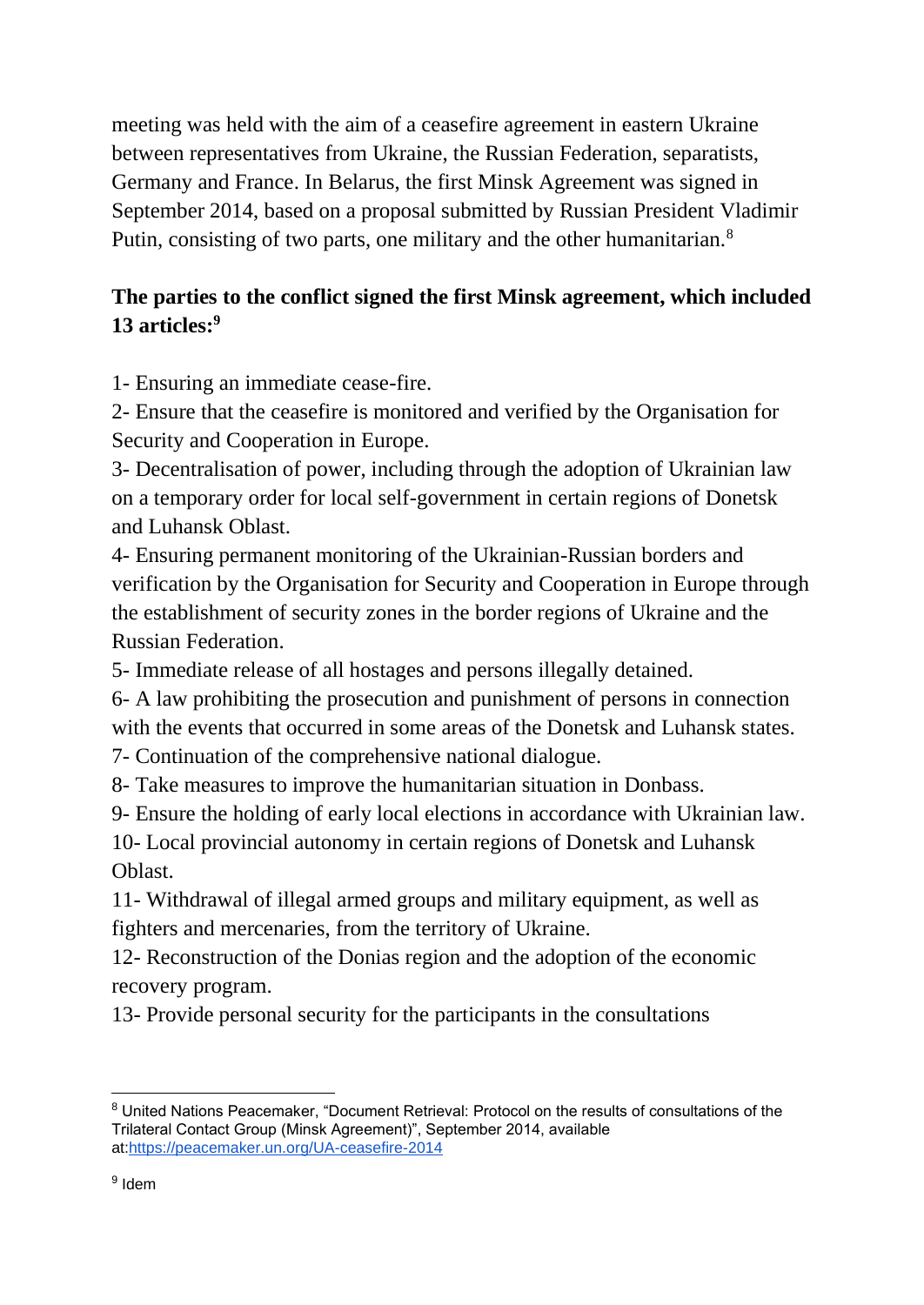However, in 2015, the agreement proved to be a failure as both parties to the conflict violated the ceasefire decision, and the crisis flared up again in the Donetsk region, which led German Chancellor Angela Merkel and French President Francois Hollande to conduct negotiations with the parties to the crisis. These negotiations ended with the signing of the agreement. On the second Minsk agreement in February 2015.<sup>10</sup>

### **That agreement included 12 articles:<sup>11</sup>**

1- Withdrawal of all heavy weapons from both sides at an equal distance with the aim of creating a security zone 50 kilometres away.

2- The withdrawal of the above-mentioned weapons must begin no later than the second day after the start of the ceasefire and end within 14 days.

3- The Organisation for Security and Cooperation in Europe is assisting this process with the support of the Tripartite Contact Group.

4- Grant amnesty by enacting a law prohibiting the persecution and punishment of persons in it in connection with the events which have taken place in certain regions of the Donetsk and Luhansk states of Ukraine.

5- Providing for the release and exchange of all hostages and persons illegally detained on the principle of all for all.

6- Providing safe delivery, delivery, storage and distribution of humanitarian aid to those in need based on an international mechanism.

7- Determining ways to fully restore social and economic ties.

8- Restoring control of state borders to the Ukrainian government in the entire conflict zone.

9- Withdrawal of all foreign armed formations and military equipment as well as mercenaries from Ukrainian territory under the supervision of the

Organisation for Security and Cooperation in Europe and the disarmament of all illegal groups.

10- Constitutional reform in Ukraine with the entry into force of a new constitution by 2015

11- Intensifying the work of the tripartite contact group through the establishment of working groups.

<sup>&</sup>lt;sup>10</sup> Duncan Allan, "The Minsk Conundrum: Western Policy and Russia's War in Eastern Ukraine", Chatham house May 2020, available at[:https://www.chathamhouse.org/2020/05/minsk-conundrum](https://www.chathamhouse.org/2020/05/minsk-conundrum-western-policy-and-russias-war-eastern-ukraine-0/minsk-2-agreement)[western-policy-and-russias-war-eastern-ukraine-0/minsk-2-agreement](https://www.chathamhouse.org/2020/05/minsk-conundrum-western-policy-and-russias-war-eastern-ukraine-0/minsk-2-agreement)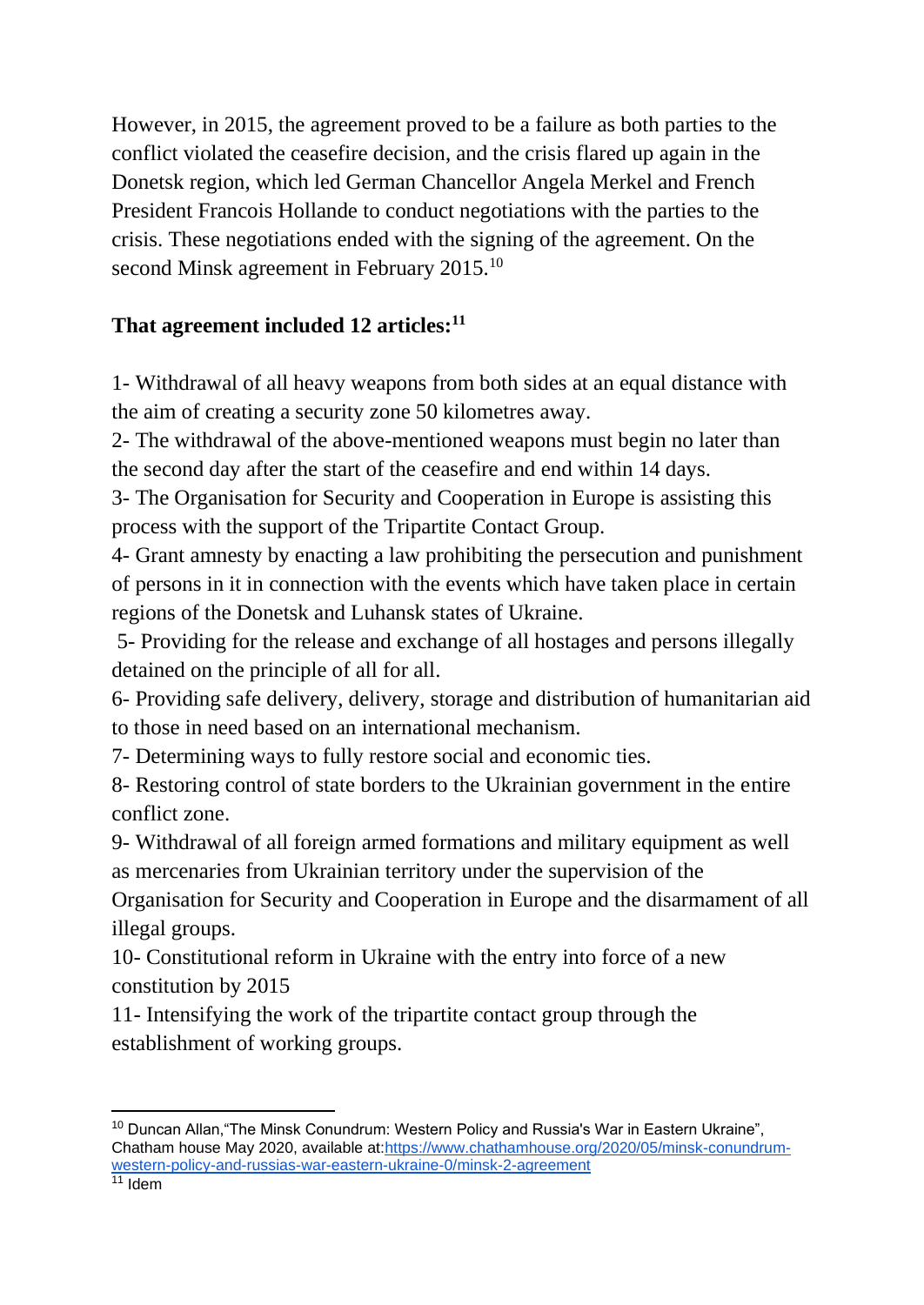12- Temporary order for local self-government in certain regions of the Donetsk and Lugansk states.

The agreement was able to achieve a kind of relative peace in Ukraine and recorded a significant decline in violence, but Ukraine could not control the areas seized by the separatists, and the scene at that time was in favour of the Russian side, as the Russian Federation guaranteed the existence of a buffer zone between it and Europe (areas under the control of separatists aligned with the Russian side).

# **Third: The development of the Ukrainian-Russian crisis since 2019 and international trends towards the crisis.**

In April 2019, Zelensky won the presidency of Ukraine, and this step is a slap in the face for Russia, because of Zelensky's close ties to the West, and in September 2019, President Vladimir Putin met President Zelensky in Paris to hold a summit (Normandy Quartet) mediated by France and Germany, to revive the Minsk Agreement II, the Peace Agreement A cease-fire between the opposing forces.<sup>12</sup>

Ukraine, Russia and separatist forces have also reached a truce in July 2020 to a ceasefire, but the truce has not succeeded where the victims have arrived since the truce to more than 100 dead and ensure a number of civilians as well.<sup>13</sup>

But at the beginning of April 2021, the Ukrainian crisis has seen an escalating after the Ukrainian government accused Russia of mobilising 80,000 troops on the eastern border and Crimea, which has been seized by Russia for eight years.

<sup>&</sup>lt;sup>12</sup> Normandy Quartet summit kicks off in Paris, Anadoul Agency, December 2019, Available at: [https://www-aa-com-](https://www-aa-com-tr.translate.goog/ar/%D8%AF%D9%88%D9%84%D9%8A/%D8%A7%D9%86%D8%B7%D9%84%D8%A7%D9%82-%D9%82%D9%85%D8%A9-%D8%B1%D8%A8%D8%A7%D8%B9%D9%8A%D8%A9-%D8%A7%D9%84%D9%86%D9%88%D8%B1%D9%85%D8%A7%D9%86%D8%AF%D9%8A-%D9%81%D9%8A-%D8%A8%D8%A7%D8%B1%D9%8A%D8%B3/1668682?_x_tr_sl=ar&_x_tr_tl=en&_x_tr_hl=ar&_x_tr_pto=nui,sc)

[tr.translate.goog/ar/%D8%AF%D9%88%D9%84%D9%8A/%D8%A7%D9%86%D8%B7%D9%84%D8](https://www-aa-com-tr.translate.goog/ar/%D8%AF%D9%88%D9%84%D9%8A/%D8%A7%D9%86%D8%B7%D9%84%D8%A7%D9%82-%D9%82%D9%85%D8%A9-%D8%B1%D8%A8%D8%A7%D8%B9%D9%8A%D8%A9-%D8%A7%D9%84%D9%86%D9%88%D8%B1%D9%85%D8%A7%D9%86%D8%AF%D9%8A-%D9%81%D9%8A-%D8%A8%D8%A7%D8%B1%D9%8A%D8%B3/1668682?_x_tr_sl=ar&_x_tr_tl=en&_x_tr_hl=ar&_x_tr_pto=nui,sc) [%A7%D9%82-%D9%82%D9%85%D8%A9-](https://www-aa-com-tr.translate.goog/ar/%D8%AF%D9%88%D9%84%D9%8A/%D8%A7%D9%86%D8%B7%D9%84%D8%A7%D9%82-%D9%82%D9%85%D8%A9-%D8%B1%D8%A8%D8%A7%D8%B9%D9%8A%D8%A9-%D8%A7%D9%84%D9%86%D9%88%D8%B1%D9%85%D8%A7%D9%86%D8%AF%D9%8A-%D9%81%D9%8A-%D8%A8%D8%A7%D8%B1%D9%8A%D8%B3/1668682?_x_tr_sl=ar&_x_tr_tl=en&_x_tr_hl=ar&_x_tr_pto=nui,sc)

[<sup>%</sup>D8%B1%D8%A8%D8%A7%D8%B9%D9%8A%D8%A9-](https://www-aa-com-tr.translate.goog/ar/%D8%AF%D9%88%D9%84%D9%8A/%D8%A7%D9%86%D8%B7%D9%84%D8%A7%D9%82-%D9%82%D9%85%D8%A9-%D8%B1%D8%A8%D8%A7%D8%B9%D9%8A%D8%A9-%D8%A7%D9%84%D9%86%D9%88%D8%B1%D9%85%D8%A7%D9%86%D8%AF%D9%8A-%D9%81%D9%8A-%D8%A8%D8%A7%D8%B1%D9%8A%D8%B3/1668682?_x_tr_sl=ar&_x_tr_tl=en&_x_tr_hl=ar&_x_tr_pto=nui,sc)

[<sup>%</sup>D8%A7%D9%84%D9%86%D9%88%D8%B1%D9%85%D8%A7%D9%86%D8%AF%D9%8A-](https://www-aa-com-tr.translate.goog/ar/%D8%AF%D9%88%D9%84%D9%8A/%D8%A7%D9%86%D8%B7%D9%84%D8%A7%D9%82-%D9%82%D9%85%D8%A9-%D8%B1%D8%A8%D8%A7%D8%B9%D9%8A%D8%A9-%D8%A7%D9%84%D9%86%D9%88%D8%B1%D9%85%D8%A7%D9%86%D8%AF%D9%8A-%D9%81%D9%8A-%D8%A8%D8%A7%D8%B1%D9%8A%D8%B3/1668682?_x_tr_sl=ar&_x_tr_tl=en&_x_tr_hl=ar&_x_tr_pto=nui,sc) [%D9%81%D9%8A-](https://www-aa-com-tr.translate.goog/ar/%D8%AF%D9%88%D9%84%D9%8A/%D8%A7%D9%86%D8%B7%D9%84%D8%A7%D9%82-%D9%82%D9%85%D8%A9-%D8%B1%D8%A8%D8%A7%D8%B9%D9%8A%D8%A9-%D8%A7%D9%84%D9%86%D9%88%D8%B1%D9%85%D8%A7%D9%86%D8%AF%D9%8A-%D9%81%D9%8A-%D8%A8%D8%A7%D8%B1%D9%8A%D8%B3/1668682?_x_tr_sl=ar&_x_tr_tl=en&_x_tr_hl=ar&_x_tr_pto=nui,sc)

<sup>%</sup>D8%A8%D8%A7%D8%B1%D9%8A%D8%B3/1668682? x tr sl=ar& x tr tl=en& x tr hl=ar& x t [r\\_pto=nui,sc](https://www-aa-com-tr.translate.goog/ar/%D8%AF%D9%88%D9%84%D9%8A/%D8%A7%D9%86%D8%B7%D9%84%D8%A7%D9%82-%D9%82%D9%85%D8%A9-%D8%B1%D8%A8%D8%A7%D8%B9%D9%8A%D8%A9-%D8%A7%D9%84%D9%86%D9%88%D8%B1%D9%85%D8%A7%D9%86%D8%AF%D9%8A-%D9%81%D9%8A-%D8%A8%D8%A7%D8%B1%D9%8A%D8%B3/1668682?_x_tr_sl=ar&_x_tr_tl=en&_x_tr_hl=ar&_x_tr_pto=nui,sc)

<sup>&</sup>lt;sup>13</sup> الصراع في أوكرانيا.. مقتل 4 "انفصاليين" تحت الهدنة، العين الإخبارية، 2021، متاح على: <u>-https://al-ain.com/article/ukraine</u> [russian-backed-separatists-killed](https://al-ain.com/article/ukraine-russian-backed-separatists-killed)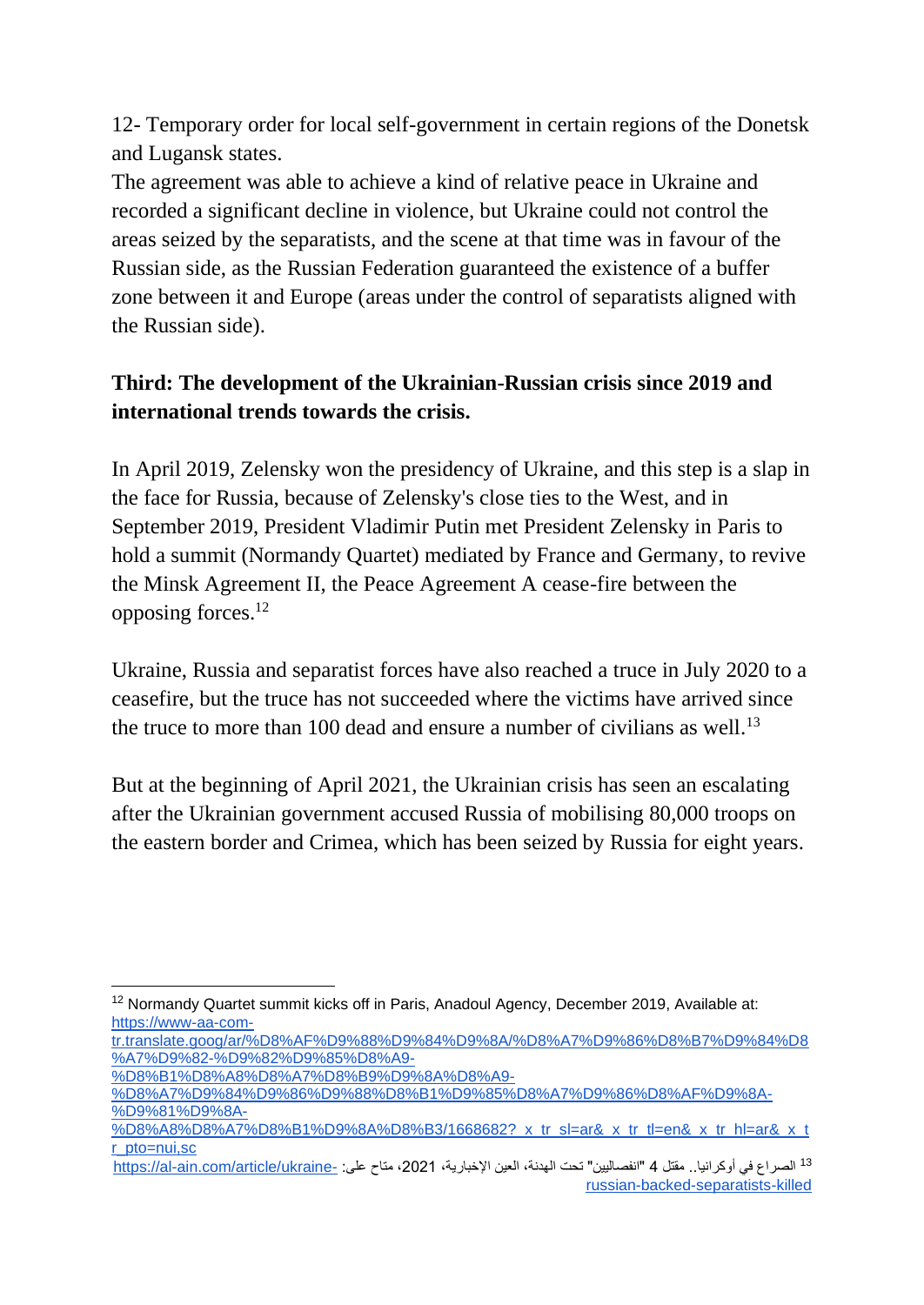Russia has repeatedly confirmed that they did not send soldiers to the Ukrainian border. It denied that they support separatists in eastern Ukraine. For any party.<sup>14</sup>

The Kremlin spokesman's remarks led to a series of statements from all parties to the conflict and their allies. NATO will strengthen its forces east of Europe and prepare for any Russian attack.<sup>15</sup>

While the Russian side sees that the military support provided by the United States is only a "military heating" targeting Moscow provoking and is a challenge to Russian national security. The United States has raised preparedness in Europe preparing for any Russian escalation that could result in an armed attack on eastern Ukraine. <sup>16</sup>

All these statements can be seen as an international escalation of all parties, especially after Anthony Plainken's statements with the NATO Secretary-General that Russia must end its military mobilisation and permanent attack on the Ukrainian border

In October and November 2021, the tension between the Russian side and the Ukrainian side was fuelled by European and NATO, after Maxar Technologies confirmed tanks, armoured vehicles and artillery.<sup>17</sup>

The first guard and the fourth Russian tank equipment from model T-80U major fighting and self-paid artillery has been monitored recently on the northern border of Ukraine near the Bryansk and Corsk regions.<sup>18</sup>

<sup>14</sup> idem

<sup>15</sup> أزمة روسيا وأوكرانيا.. "قنبلة موقوتة" تحت رماد "حرب باردة"، العين الإخبارية، 2021، متاح على: -https://al [ain.com/article/ukraine-russia-nato-america-war](https://al-ain.com/article/ukraine-russia-nato-america-war)

<sup>16</sup>روسيا تحذر الناتو من إرسال قوات إلى أوكرانيا مع تصاعد التوتر، BBC NEWS، أبريل 2021، متاح على: <https://www.bbc.com/arabic/world-56622316>

<sup>&</sup>lt;sup>17</sup>حشود روسية على حدود أوكرانيا.<sub>.</sub> صور أقمار صناعية تفضح، العربية، نوفمبر 2021، متاح على:

[https://www.alarabiya.net/arab-and-world/2021/11/02/%D8%AD%D8%B4%D9%88%D8%AF-](https://www.alarabiya.net/arab-and-world/2021/11/02/%D8%AD%D8%B4%D9%88%D8%AF-%D8%B1%D9%88%D8%B3%D9%8A%D8%A9-%D8%B9%D9%84%D9%89-%D8%AD%D8%AF%D9%88%D8%AF-%D8%A3%D9%88%D9%83%D8%B1%D8%A7%D9%86%D9%8A%D8%A7-%D8%B5%D9%88%D8%B1-%D8%A3%D9%82%D9%85%D8%A7%D8%B1-%D8%B5%D9%86%D8%A7%D8%B9%D9%8A%D8%A9-%D8%AA%D9%81%D8%B6%D8%AD) [%D8%B1%D9%88%D8%B3%D9%8A%D8%A9-%D8%B9%D9%84%D9%89-](https://www.alarabiya.net/arab-and-world/2021/11/02/%D8%AD%D8%B4%D9%88%D8%AF-%D8%B1%D9%88%D8%B3%D9%8A%D8%A9-%D8%B9%D9%84%D9%89-%D8%AD%D8%AF%D9%88%D8%AF-%D8%A3%D9%88%D9%83%D8%B1%D8%A7%D9%86%D9%8A%D8%A7-%D8%B5%D9%88%D8%B1-%D8%A3%D9%82%D9%85%D8%A7%D8%B1-%D8%B5%D9%86%D8%A7%D8%B9%D9%8A%D8%A9-%D8%AA%D9%81%D8%B6%D8%AD) [%D8%AD%D8%AF%D9%88%D8%AF-](https://www.alarabiya.net/arab-and-world/2021/11/02/%D8%AD%D8%B4%D9%88%D8%AF-%D8%B1%D9%88%D8%B3%D9%8A%D8%A9-%D8%B9%D9%84%D9%89-%D8%AD%D8%AF%D9%88%D8%AF-%D8%A3%D9%88%D9%83%D8%B1%D8%A7%D9%86%D9%8A%D8%A7-%D8%B5%D9%88%D8%B1-%D8%A3%D9%82%D9%85%D8%A7%D8%B1-%D8%B5%D9%86%D8%A7%D8%B9%D9%8A%D8%A9-%D8%AA%D9%81%D8%B6%D8%AD)

[<sup>%</sup>D8%A3%D9%88%D9%83%D8%B1%D8%A7%D9%86%D9%8A%D8%A7-](https://www.alarabiya.net/arab-and-world/2021/11/02/%D8%AD%D8%B4%D9%88%D8%AF-%D8%B1%D9%88%D8%B3%D9%8A%D8%A9-%D8%B9%D9%84%D9%89-%D8%AD%D8%AF%D9%88%D8%AF-%D8%A3%D9%88%D9%83%D8%B1%D8%A7%D9%86%D9%8A%D8%A7-%D8%B5%D9%88%D8%B1-%D8%A3%D9%82%D9%85%D8%A7%D8%B1-%D8%B5%D9%86%D8%A7%D8%B9%D9%8A%D8%A9-%D8%AA%D9%81%D8%B6%D8%AD)

[<sup>%</sup>D8%B5%D9%88%D8%B1-%D8%A3%D9%82%D9%85%D8%A7%D8%B1-](https://www.alarabiya.net/arab-and-world/2021/11/02/%D8%AD%D8%B4%D9%88%D8%AF-%D8%B1%D9%88%D8%B3%D9%8A%D8%A9-%D8%B9%D9%84%D9%89-%D8%AD%D8%AF%D9%88%D8%AF-%D8%A3%D9%88%D9%83%D8%B1%D8%A7%D9%86%D9%8A%D8%A7-%D8%B5%D9%88%D8%B1-%D8%A3%D9%82%D9%85%D8%A7%D8%B1-%D8%B5%D9%86%D8%A7%D8%B9%D9%8A%D8%A9-%D8%AA%D9%81%D8%B6%D8%AD) [%D8%B5%D9%86%D8%A7%D8%B9%D9%8A%D8%A9-%D8%AA%D9%81%D8%B6%D8%AD](https://www.alarabiya.net/arab-and-world/2021/11/02/%D8%AD%D8%B4%D9%88%D8%AF-%D8%B1%D9%88%D8%B3%D9%8A%D8%A9-%D8%B9%D9%84%D9%89-%D8%AD%D8%AF%D9%88%D8%AF-%D8%A3%D9%88%D9%83%D8%B1%D8%A7%D9%86%D9%8A%D8%A7-%D8%B5%D9%88%D8%B1-%D8%A3%D9%82%D9%85%D8%A7%D8%B1-%D8%B5%D9%86%D8%A7%D8%B9%D9%8A%D8%A9-%D8%AA%D9%81%D8%B6%D8%AD)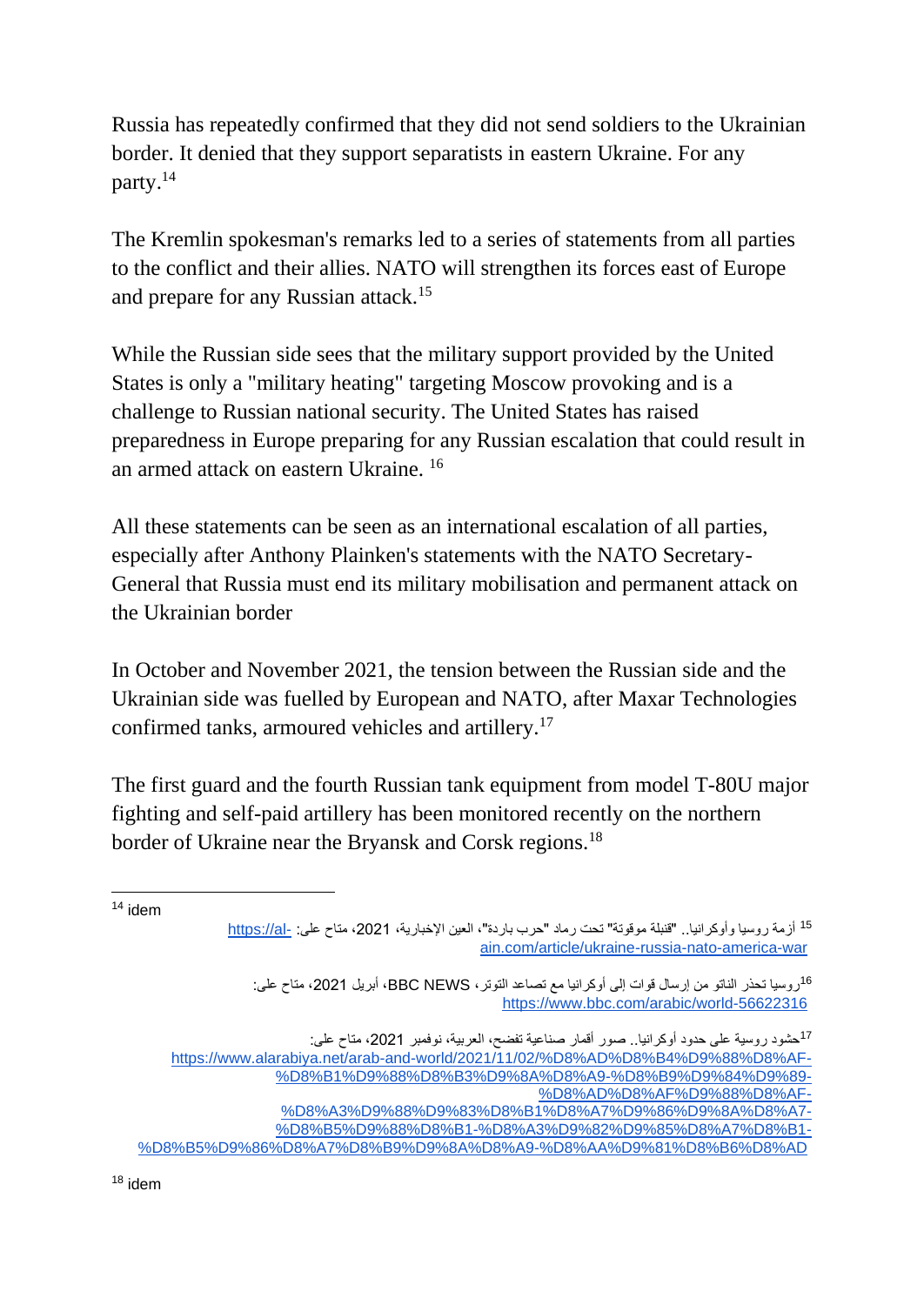All these moves are coincided with the United States and NATO's exercises in the Black Sea, which Russia's Federation considered a military provocation, and threatened to its national security, especially after Russian President Vladimir Putin has displeased his renewed talks on Journal and Ukraine NATO, especially after the diplomatic crisis between Russia and NATO, with NATO described Eight Russian diplomats with Russian intelligence and expelled them. $19$ 

On 20 November 2021, Ukrainian defence minister Ukraine asked his US counterpart Lloyd Austin from the Lloyd Austin to help defend Ukraine, especially with Russian military mobilisation and military enhancements on the eastern border of Ukraine, stressing that Ukraine is now urgently needed to protect itself. <sup>20</sup>

Accordingly, US Defence Secretary Lloyd Austin said, and in the statement issued after the ministerial meeting, Ukraine had access to the United States full support, sovereignty and territorial integrity. $21$ 

We can conclude from the above that the international climate is now inferred by the international climate, the crisis was in a peaceful manner while continuing to put the charges between the parties to the crisis.

#### **Fourth: Analysis of the Ukrainian-Russian crisis and its future dimensions.**

The Russian Ukrainian crisis has emerged this year because of what I considered by the Federal State of Russia (NATO) and the United States of America, whether through their military support for Ukraine or the opening of discussions on the accession of Georgia and Ukraine for the alliance or military exercises in the Black Sea, He prepared by Russia as a danger to Russian

 $19$  idem

<sup>&</sup>lt;sup>20</sup> الدفاع الأوكرانية تطلب مساعدة البنتاجون فى ظل زيادة التوتر مع روسيا، اليوم السابع، نوفمبر 2021، متاح على: [https://www.youm7.com/story/2021/11/20/%D8%A7%D9%84%D8%AF%D9%81%D8%A7%D8%B9-](https://www.youm7.com/story/2021/11/20/%D8%A7%D9%84%D8%AF%D9%81%D8%A7%D8%B9-%D8%A7%D9%84%D8%A3%D9%88%D9%83%D8%B1%D8%A7%D9%86%D9%8A%D8%A9-%D8%AA%D8%B7%D9%84%D8%A8-%D9%85%D8%B3%D8%A7%D8%B9%D8%AF%D8%A9-%D8%A7%D9%84%D8%A8%D9%86%D8%AA%D8%A7%D8%AC%D9%88%D9%86-%D9%81%D9%89-%D8%B8%D9%84-%D8%B2%D9%8A%D8%A7%D8%AF%D8%A9-%D8%A7%D9%84%D8%AA%D9%88%D8%AA%D8%B1-%D9%85%D8%B9/5544729) [%D8%A7%D9%84%D8%A3%D9%88%D9%83%D8%B1%D8%A7%D9%86%D9%8A%D8%A9-](https://www.youm7.com/story/2021/11/20/%D8%A7%D9%84%D8%AF%D9%81%D8%A7%D8%B9-%D8%A7%D9%84%D8%A3%D9%88%D9%83%D8%B1%D8%A7%D9%86%D9%8A%D8%A9-%D8%AA%D8%B7%D9%84%D8%A8-%D9%85%D8%B3%D8%A7%D8%B9%D8%AF%D8%A9-%D8%A7%D9%84%D8%A8%D9%86%D8%AA%D8%A7%D8%AC%D9%88%D9%86-%D9%81%D9%89-%D8%B8%D9%84-%D8%B2%D9%8A%D8%A7%D8%AF%D8%A9-%D8%A7%D9%84%D8%AA%D9%88%D8%AA%D8%B1-%D9%85%D8%B9/5544729) [%D8%AA%D8%B7%D9%84%D8%A8-%D9%85%D8%B3%D8%A7%D8%B9%D8%AF%D8%A9-](https://www.youm7.com/story/2021/11/20/%D8%A7%D9%84%D8%AF%D9%81%D8%A7%D8%B9-%D8%A7%D9%84%D8%A3%D9%88%D9%83%D8%B1%D8%A7%D9%86%D9%8A%D8%A9-%D8%AA%D8%B7%D9%84%D8%A8-%D9%85%D8%B3%D8%A7%D8%B9%D8%AF%D8%A9-%D8%A7%D9%84%D8%A8%D9%86%D8%AA%D8%A7%D8%AC%D9%88%D9%86-%D9%81%D9%89-%D8%B8%D9%84-%D8%B2%D9%8A%D8%A7%D8%AF%D8%A9-%D8%A7%D9%84%D8%AA%D9%88%D8%AA%D8%B1-%D9%85%D8%B9/5544729) [%D8%A7%D9%84%D8%A8%D9%86%D8%AA%D8%A7%D8%AC%D9%88%D9%86-](https://www.youm7.com/story/2021/11/20/%D8%A7%D9%84%D8%AF%D9%81%D8%A7%D8%B9-%D8%A7%D9%84%D8%A3%D9%88%D9%83%D8%B1%D8%A7%D9%86%D9%8A%D8%A9-%D8%AA%D8%B7%D9%84%D8%A8-%D9%85%D8%B3%D8%A7%D8%B9%D8%AF%D8%A9-%D8%A7%D9%84%D8%A8%D9%86%D8%AA%D8%A7%D8%AC%D9%88%D9%86-%D9%81%D9%89-%D8%B8%D9%84-%D8%B2%D9%8A%D8%A7%D8%AF%D8%A9-%D8%A7%D9%84%D8%AA%D9%88%D8%AA%D8%B1-%D9%85%D8%B9/5544729) [%D9%81%D9%89-%D8%B8%D9%84-%D8%B2%D9%8A%D8%A7%D8%AF%D8%A9-](https://www.youm7.com/story/2021/11/20/%D8%A7%D9%84%D8%AF%D9%81%D8%A7%D8%B9-%D8%A7%D9%84%D8%A3%D9%88%D9%83%D8%B1%D8%A7%D9%86%D9%8A%D8%A9-%D8%AA%D8%B7%D9%84%D8%A8-%D9%85%D8%B3%D8%A7%D8%B9%D8%AF%D8%A9-%D8%A7%D9%84%D8%A8%D9%86%D8%AA%D8%A7%D8%AC%D9%88%D9%86-%D9%81%D9%89-%D8%B8%D9%84-%D8%B2%D9%8A%D8%A7%D8%AF%D8%A9-%D8%A7%D9%84%D8%AA%D9%88%D8%AA%D8%B1-%D9%85%D8%B9/5544729) [%D8%A7%D9%84%D8%AA%D9%88%D8%AA%D8%B1-%D9%85%D8%B9/5544729](https://www.youm7.com/story/2021/11/20/%D8%A7%D9%84%D8%AF%D9%81%D8%A7%D8%B9-%D8%A7%D9%84%D8%A3%D9%88%D9%83%D8%B1%D8%A7%D9%86%D9%8A%D8%A9-%D8%AA%D8%B7%D9%84%D8%A8-%D9%85%D8%B3%D8%A7%D8%B9%D8%AF%D8%A9-%D8%A7%D9%84%D8%A8%D9%86%D8%AA%D8%A7%D8%AC%D9%88%D9%86-%D9%81%D9%89-%D8%B8%D9%84-%D8%B2%D9%8A%D8%A7%D8%AF%D8%A9-%D8%A7%D9%84%D8%AA%D9%88%D8%AA%D8%B1-%D9%85%D8%B9/5544729)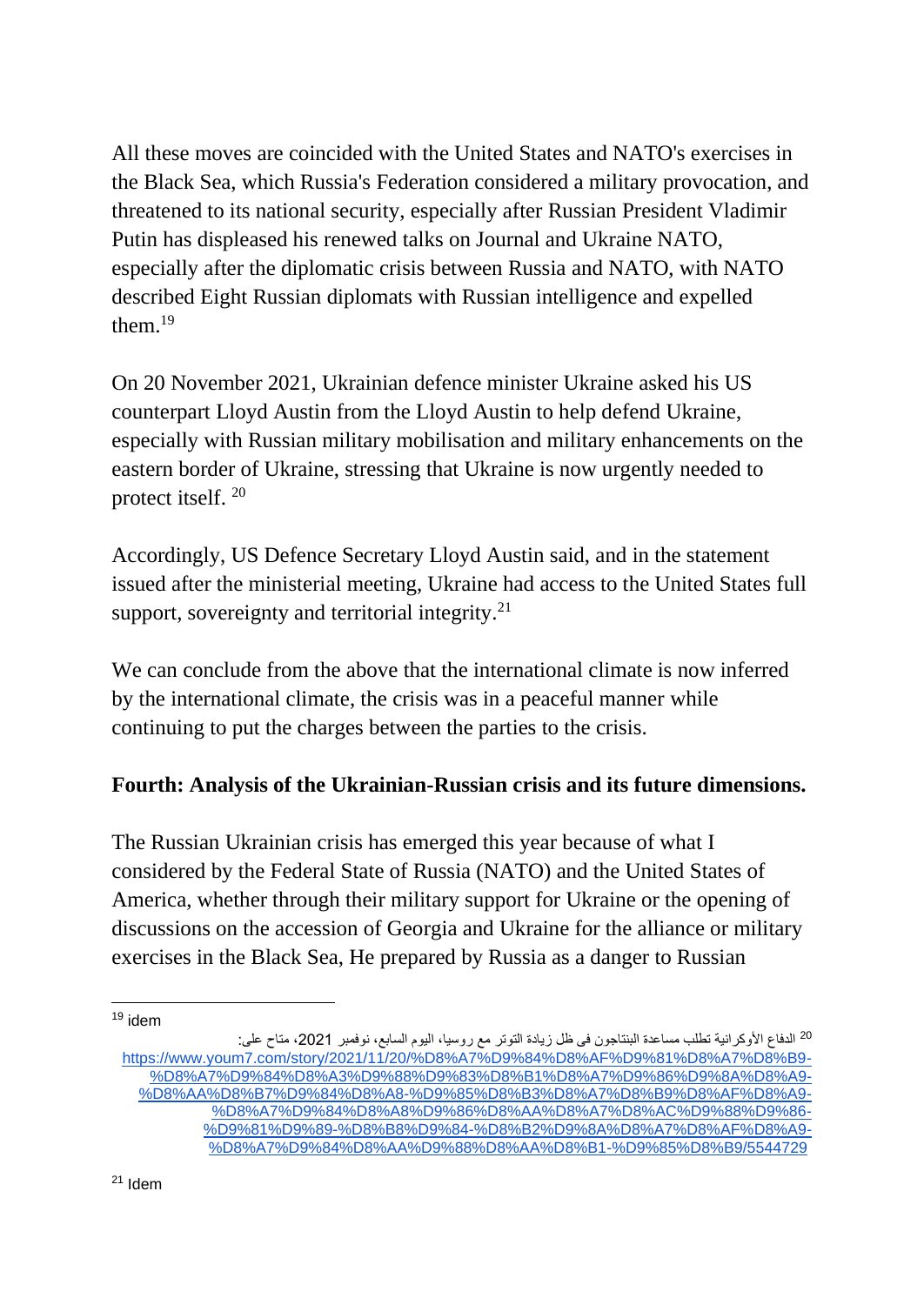national security or through the diplomatic crisis between NATO and Russia, which resulted in Russian suspension of NATO mission, so the Ukrainian crisis could only cover the crisis between Russia and NATO.

**Accordingly, there are two scenarios for current events between Russia, Ukraine and NATO,** in the first scenario, any military escalation can be excluded, despite all of the current events, but even this moment did not have any public aggression that could exacerbate the situation to a military crisis.<sup>22</sup>

It is also possible to look at the events on the Ukrainian border that Russia is practising the psychological war or neurological war with Ukraine and NATO as a kind of warning against Moscow's verbal acts, so Russia does not have an actual military escalation between them and NATO and the states the United States.<sup>23</sup>

**In a second scenario,** it is difficult to identify Russia's real intentions towards Ukraine under the current situation, and through the speed of an escalation of the situation compared to the past, as Russia was aimed at identifying potential weaknesses for Ukraine and getting a reaction, and in the situation Currently, Colonel described it as "fog uncertainty" where the real intentions of Russia can only after the State take clear and labelling measures.<sup>24</sup>

The Government in Moscow is still holding Russia's right to deploy its soldiers within its territory, Kremlin spokesman Dmitry Peskov denied European-American allegations that Russia was preparing for an incursion into Ukraine, he described the statements of the United States of America as "inappropriate", declaring that Russia cannot be accused of carrying out unconventional military

[https://www.dw.com/ru/%D0%B2%D0%BE%D0%B9%D0%BD%D0%B0-](https://www.dw.com/ru/%D0%B2%D0%BE%D0%B9%D0%BD%D0%B0-%D0%BD%D0%B5%D1%80%D0%B2%D0%BE%D0%B2-%D0%B0%D0%BD%D0%B0%D0%BB%D0%B8%D1%82%D0%B8%D0%BA%D0%B8-%D0%BE-%D1%81%D1%82%D1%8F%D0%B3%D0%B8%D0%B2%D0%B0%D0%BD%D0%B8%D0%B8-%D0%B2%D0%BE%D0%B9%D1%81%D0%BA-%D1%80%D0%BE%D1%81%D1%81%D0%B8%D0%B8-%D0%BA-%D0%B3%D1%80%D0%B0%D0%BD%D0%B8%D1%86%D0%B5-%D1%81-%D1%83%D0%BA%D1%80%D0%B0%D0%B8%D0%BD%D0%BE%D0%B9/a-59725542) [%D0%BD%D0%B5%D1%80%D0%B2%D0%BE%D0%B2-](https://www.dw.com/ru/%D0%B2%D0%BE%D0%B9%D0%BD%D0%B0-%D0%BD%D0%B5%D1%80%D0%B2%D0%BE%D0%B2-%D0%B0%D0%BD%D0%B0%D0%BB%D0%B8%D1%82%D0%B8%D0%BA%D0%B8-%D0%BE-%D1%81%D1%82%D1%8F%D0%B3%D0%B8%D0%B2%D0%B0%D0%BD%D0%B8%D0%B8-%D0%B2%D0%BE%D0%B9%D1%81%D0%BA-%D1%80%D0%BE%D1%81%D1%81%D0%B8%D0%B8-%D0%BA-%D0%B3%D1%80%D0%B0%D0%BD%D0%B8%D1%86%D0%B5-%D1%81-%D1%83%D0%BA%D1%80%D0%B0%D0%B8%D0%BD%D0%BE%D0%B9/a-59725542)

[%D0%B0%D0%BD%D0%B0%D0%BB%D0%B8%D1%82%D0%B8%D0%BA%D0%B8-%D0%BE-](https://www.dw.com/ru/%D0%B2%D0%BE%D0%B9%D0%BD%D0%B0-%D0%BD%D0%B5%D1%80%D0%B2%D0%BE%D0%B2-%D0%B0%D0%BD%D0%B0%D0%BB%D0%B8%D1%82%D0%B8%D0%BA%D0%B8-%D0%BE-%D1%81%D1%82%D1%8F%D0%B3%D0%B8%D0%B2%D0%B0%D0%BD%D0%B8%D0%B8-%D0%B2%D0%BE%D0%B9%D1%81%D0%BA-%D1%80%D0%BE%D1%81%D1%81%D0%B8%D0%B8-%D0%BA-%D0%B3%D1%80%D0%B0%D0%BD%D0%B8%D1%86%D0%B5-%D1%81-%D1%83%D0%BA%D1%80%D0%B0%D0%B8%D0%BD%D0%BE%D0%B9/a-59725542) [%D1%81%D1%82%D1%8F%D0%B3%D0%B8%D0%B2%D0%B0%D0%BD%D0%B8%D0%B8-](https://www.dw.com/ru/%D0%B2%D0%BE%D0%B9%D0%BD%D0%B0-%D0%BD%D0%B5%D1%80%D0%B2%D0%BE%D0%B2-%D0%B0%D0%BD%D0%B0%D0%BB%D0%B8%D1%82%D0%B8%D0%BA%D0%B8-%D0%BE-%D1%81%D1%82%D1%8F%D0%B3%D0%B8%D0%B2%D0%B0%D0%BD%D0%B8%D0%B8-%D0%B2%D0%BE%D0%B9%D1%81%D0%BA-%D1%80%D0%BE%D1%81%D1%81%D0%B8%D0%B8-%D0%BA-%D0%B3%D1%80%D0%B0%D0%BD%D0%B8%D1%86%D0%B5-%D1%81-%D1%83%D0%BA%D1%80%D0%B0%D0%B8%D0%BD%D0%BE%D0%B9/a-59725542) [%D0%B2%D0%BE%D0%B9%D1%81%D0%BA-](https://www.dw.com/ru/%D0%B2%D0%BE%D0%B9%D0%BD%D0%B0-%D0%BD%D0%B5%D1%80%D0%B2%D0%BE%D0%B2-%D0%B0%D0%BD%D0%B0%D0%BB%D0%B8%D1%82%D0%B8%D0%BA%D0%B8-%D0%BE-%D1%81%D1%82%D1%8F%D0%B3%D0%B8%D0%B2%D0%B0%D0%BD%D0%B8%D0%B8-%D0%B2%D0%BE%D0%B9%D1%81%D0%BA-%D1%80%D0%BE%D1%81%D1%81%D0%B8%D0%B8-%D0%BA-%D0%B3%D1%80%D0%B0%D0%BD%D0%B8%D1%86%D0%B5-%D1%81-%D1%83%D0%BA%D1%80%D0%B0%D0%B8%D0%BD%D0%BE%D0%B9/a-59725542)

[%D1%80%D0%BE%D1%81%D1%81%D0%B8%D0%B8-%D0%BA-](https://www.dw.com/ru/%D0%B2%D0%BE%D0%B9%D0%BD%D0%B0-%D0%BD%D0%B5%D1%80%D0%B2%D0%BE%D0%B2-%D0%B0%D0%BD%D0%B0%D0%BB%D0%B8%D1%82%D0%B8%D0%BA%D0%B8-%D0%BE-%D1%81%D1%82%D1%8F%D0%B3%D0%B8%D0%B2%D0%B0%D0%BD%D0%B8%D0%B8-%D0%B2%D0%BE%D0%B9%D1%81%D0%BA-%D1%80%D0%BE%D1%81%D1%81%D0%B8%D0%B8-%D0%BA-%D0%B3%D1%80%D0%B0%D0%BD%D0%B8%D1%86%D0%B5-%D1%81-%D1%83%D0%BA%D1%80%D0%B0%D0%B8%D0%BD%D0%BE%D0%B9/a-59725542)

[%D0%B3%D1%80%D0%B0%D0%BD%D0%B8%D1%86%D0%B5-%D1%81-](https://www.dw.com/ru/%D0%B2%D0%BE%D0%B9%D0%BD%D0%B0-%D0%BD%D0%B5%D1%80%D0%B2%D0%BE%D0%B2-%D0%B0%D0%BD%D0%B0%D0%BB%D0%B8%D1%82%D0%B8%D0%BA%D0%B8-%D0%BE-%D1%81%D1%82%D1%8F%D0%B3%D0%B8%D0%B2%D0%B0%D0%BD%D0%B8%D0%B8-%D0%B2%D0%BE%D0%B9%D1%81%D0%BA-%D1%80%D0%BE%D1%81%D1%81%D0%B8%D0%B8-%D0%BA-%D0%B3%D1%80%D0%B0%D0%BD%D0%B8%D1%86%D0%B5-%D1%81-%D1%83%D0%BA%D1%80%D0%B0%D0%B8%D0%BD%D0%BE%D0%B9/a-59725542)

 $^{22}$  Дмитрий Каневский, Война нервов. Аналитики о стягивании войск России к границе с Украиной, DW, Можно купить в:

[<sup>%</sup>D1%83%D0%BA%D1%80%D0%B0%D0%B8%D0%BD%D0%BE%D0%B9/a-59725542](https://www.dw.com/ru/%D0%B2%D0%BE%D0%B9%D0%BD%D0%B0-%D0%BD%D0%B5%D1%80%D0%B2%D0%BE%D0%B2-%D0%B0%D0%BD%D0%B0%D0%BB%D0%B8%D1%82%D0%B8%D0%BA%D0%B8-%D0%BE-%D1%81%D1%82%D1%8F%D0%B3%D0%B8%D0%B2%D0%B0%D0%BD%D0%B8%D0%B8-%D0%B2%D0%BE%D0%B9%D1%81%D0%BA-%D1%80%D0%BE%D1%81%D1%81%D0%B8%D0%B8-%D0%BA-%D0%B3%D1%80%D0%B0%D0%BD%D0%B8%D1%86%D0%B5-%D1%81-%D1%83%D0%BA%D1%80%D0%B0%D0%B8%D0%BD%D0%BE%D0%B9/a-59725542) 

<sup>24</sup> Idem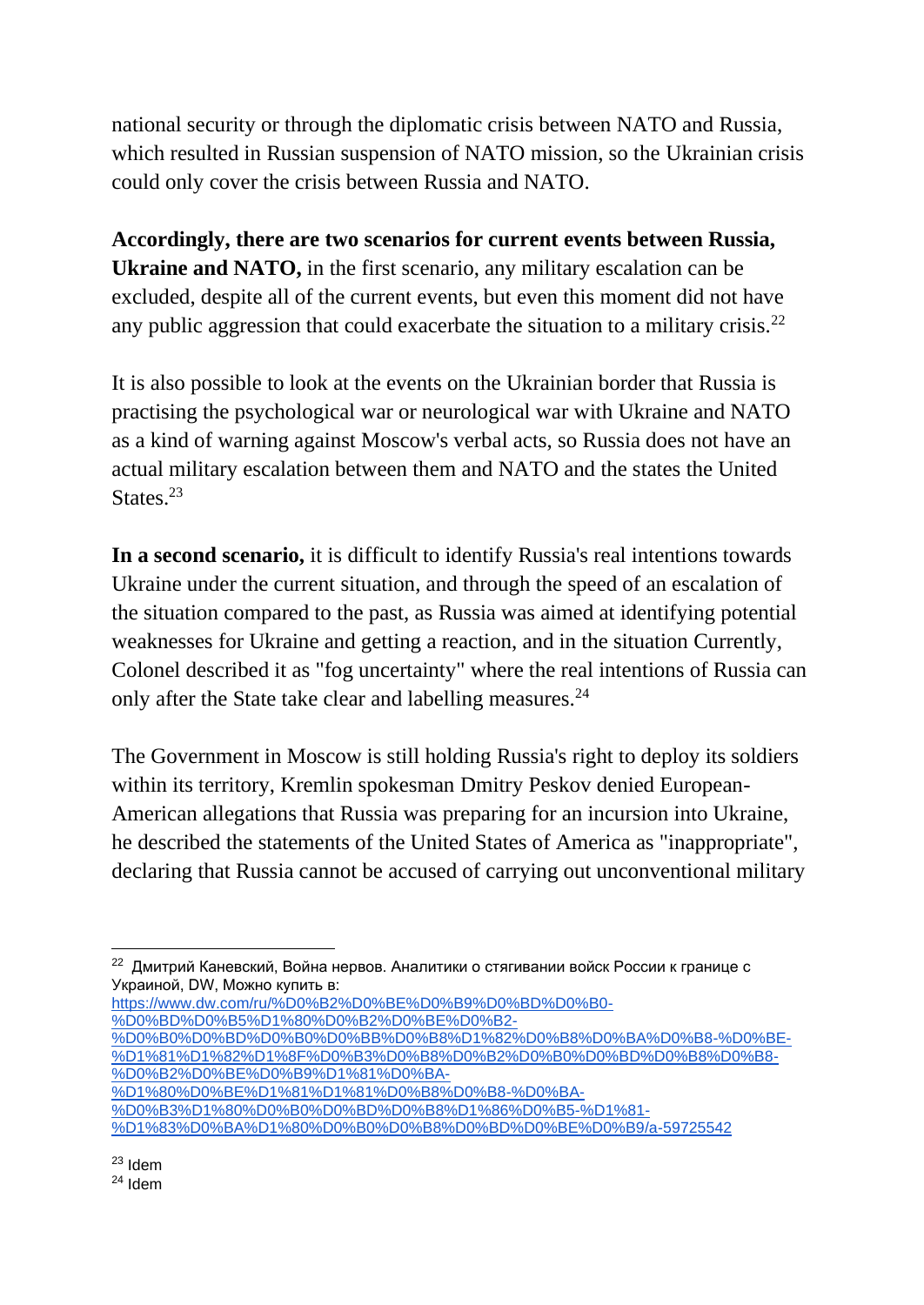activities within its territory, while the United States has shipped its soldiers across the ocean.<sup>25</sup>

Note that in September 2021, Russian President Vladimir Putin warned NATO against crossing red lines in the event of NATO expansion of its military infrastructure in Ukraine, and this came after the Kremlin complained that Western strategic bombers equipped with "very dangerous weapons" were flying 20 km away. kilometres from Russia's border, President Putin emphasised that Russia had the right to protect itself from the West by obtaining long-term security guarantees.<sup>26</sup>

Nevertheless, Ukrainian President Volodymyr Zelensky confirmed on November 26 that Russia supports a group that want to overthrow his government through a coup involving some Ukrainian businessmen in the first days of December 2021.

Based on the foregoing, NATO expects that the Ukrainian-Russian crisis will escalate to the stage of a military crisis, NATO members agreed in their document that Russia has violated all agreed principles, whether through the military build-up, cyber wars, Russia's training activities near the scope of NATO, or through its determination to diversify its nuclear arsenal and permanent penetration of NATO airspace.

As a result, NATO set the decisions of its strategy towards Russia for the year 2021, and the members of the alliance agreed to suspend all means of civil and military cooperation with the Russian Federation, and also agreed to strengthen the deterrence situation and militarily support Ukraine, Georgia and the Republic of Moldova in order to protect regional peace.<sup>27</sup>

<sup>25</sup> Russia slams Western 'hysteria' over Ukraine, DW, November 2021, Available at: <https://www.dw.com/en/russia-slams-western-hysteria-over-ukraine/a-59894496>  $26$  Idem

<sup>&</sup>lt;sup>27</sup> زينب مصطفى، روسيا والناتو.. محددات الأزمة ومستقبل صراع الأقطاب، مصر 360، 2021، متاح على: [https://masr.masr360.net/%d8%a3%d8%ae%d8%a8%d8%a7%d8%b1/%d8%b3%d9%8a%d8%a7%d](https://masr.masr360.net/%d8%a3%d8%ae%d8%a8%d8%a7%d8%b1/%d8%b3%d9%8a%d8%a7%d8%b3%d8%a9/%d8%b1%d9%88%d8%b3%d9%8a%d8%a7-%d9%88%d8%a7%d9%84%d9%86%d8%a7%d8%aa%d9%88-%d9%85%d8%ad%d8%af%d8%af%d8%a7%d8%aa-%d8%a7%d9%84%d8%a3%d8%b2%d9%85%d8%a9-%d9%88%d9%85%d8%b3%d8%aa%d9%82%d8%a8%d9%84-%d8%b5/) [8%b3%d8%a9/%d8%b1%d9%88%d8%b3%d9%8a%d8%a7-](https://masr.masr360.net/%d8%a3%d8%ae%d8%a8%d8%a7%d8%b1/%d8%b3%d9%8a%d8%a7%d8%b3%d8%a9/%d8%b1%d9%88%d8%b3%d9%8a%d8%a7-%d9%88%d8%a7%d9%84%d9%86%d8%a7%d8%aa%d9%88-%d9%85%d8%ad%d8%af%d8%af%d8%a7%d8%aa-%d8%a7%d9%84%d8%a3%d8%b2%d9%85%d8%a9-%d9%88%d9%85%d8%b3%d8%aa%d9%82%d8%a8%d9%84-%d8%b5/)

[<sup>%</sup>d9%88%d8%a7%d9%84%d9%86%d8%a7%d8%aa%d9%88-](https://masr.masr360.net/%d8%a3%d8%ae%d8%a8%d8%a7%d8%b1/%d8%b3%d9%8a%d8%a7%d8%b3%d8%a9/%d8%b1%d9%88%d8%b3%d9%8a%d8%a7-%d9%88%d8%a7%d9%84%d9%86%d8%a7%d8%aa%d9%88-%d9%85%d8%ad%d8%af%d8%af%d8%a7%d8%aa-%d8%a7%d9%84%d8%a3%d8%b2%d9%85%d8%a9-%d9%88%d9%85%d8%b3%d8%aa%d9%82%d8%a8%d9%84-%d8%b5/)

[<sup>%</sup>d9%85%d8%ad%d8%af%d8%af%d8%a7%d8%aa-](https://masr.masr360.net/%d8%a3%d8%ae%d8%a8%d8%a7%d8%b1/%d8%b3%d9%8a%d8%a7%d8%b3%d8%a9/%d8%b1%d9%88%d8%b3%d9%8a%d8%a7-%d9%88%d8%a7%d9%84%d9%86%d8%a7%d8%aa%d9%88-%d9%85%d8%ad%d8%af%d8%af%d8%a7%d8%aa-%d8%a7%d9%84%d8%a3%d8%b2%d9%85%d8%a9-%d9%88%d9%85%d8%b3%d8%aa%d9%82%d8%a8%d9%84-%d8%b5/)

[<sup>%</sup>d8%a7%d9%84%d8%a3%d8%b2%d9%85%d8%a9-](https://masr.masr360.net/%d8%a3%d8%ae%d8%a8%d8%a7%d8%b1/%d8%b3%d9%8a%d8%a7%d8%b3%d8%a9/%d8%b1%d9%88%d8%b3%d9%8a%d8%a7-%d9%88%d8%a7%d9%84%d9%86%d8%a7%d8%aa%d9%88-%d9%85%d8%ad%d8%af%d8%af%d8%a7%d8%aa-%d8%a7%d9%84%d8%a3%d8%b2%d9%85%d8%a9-%d9%88%d9%85%d8%b3%d8%aa%d9%82%d8%a8%d9%84-%d8%b5/) [%d9%88%d9%85%d8%b3%d8%aa%d9%82%d8%a8%d9%84-%d8%b5/](https://masr.masr360.net/%d8%a3%d8%ae%d8%a8%d8%a7%d8%b1/%d8%b3%d9%8a%d8%a7%d8%b3%d8%a9/%d8%b1%d9%88%d8%b3%d9%8a%d8%a7-%d9%88%d8%a7%d9%84%d9%86%d8%a7%d8%aa%d9%88-%d9%85%d8%ad%d8%af%d8%af%d8%a7%d8%aa-%d8%a7%d9%84%d8%a3%d8%b2%d9%85%d8%a9-%d9%88%d9%85%d8%b3%d8%aa%d9%82%d8%a8%d9%84-%d8%b5/)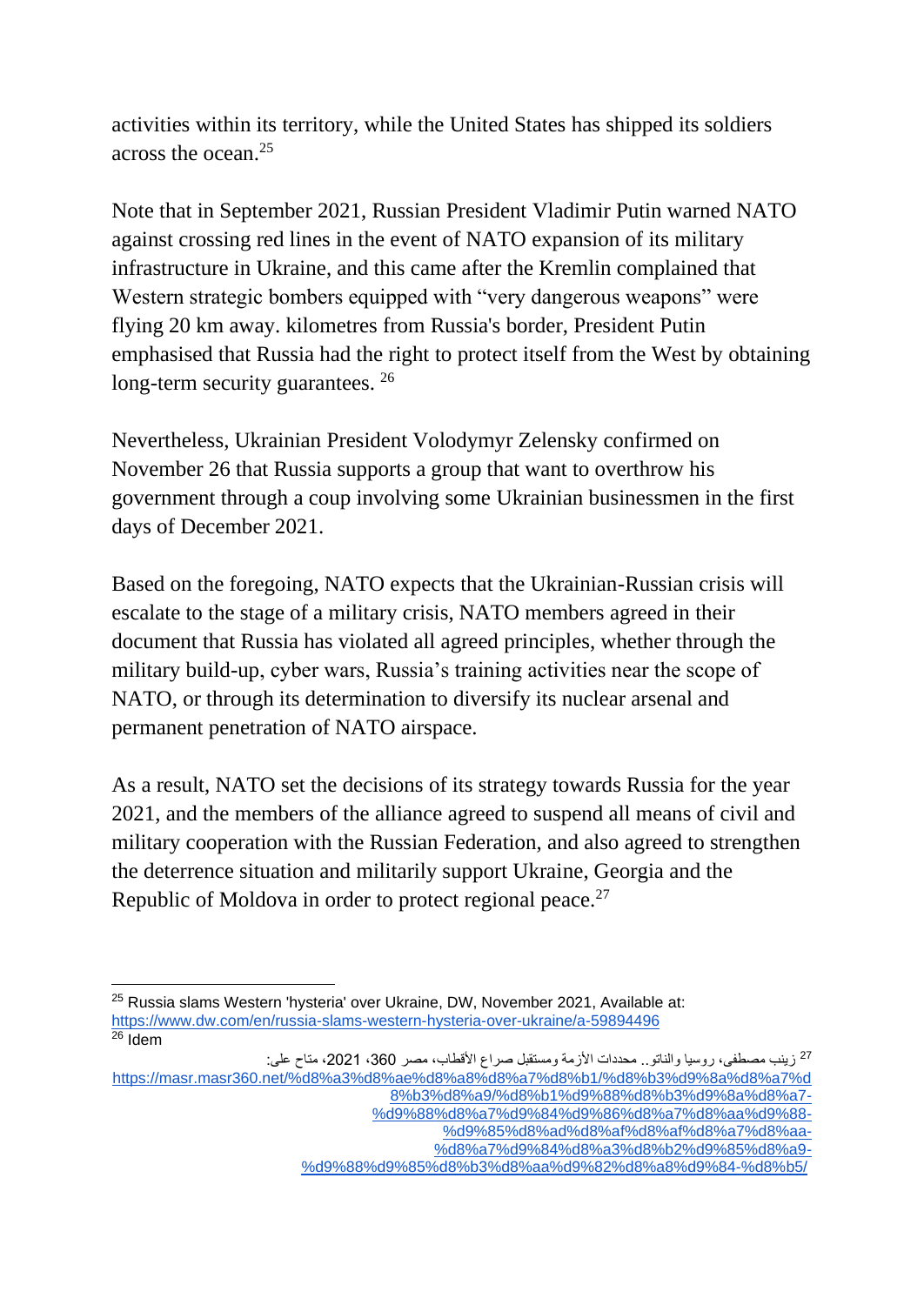NATO member states have also intensified their military exercises since last June, with the participation of thirty member states in what is known as Steadfast Defender 2021, especially in the Black Sea region. The exercise was described as a declaration of NATO's existence to defend all Allies by the Secretary General of the Alliance.<sup>28</sup>

In the same context, the Pentagon sent a military package to the Ukrainian Armed Forces worth \$60 million, and the military package included 30 Javelin anti-tank missile launchers and 180 affiliated missiles, following the approval of President Joe Biden, President of the United States of America. As part of the United States plan to provide security assistance to Ukraine for the year 2021, the United States has pledged that the value of such assistance will reach \$450 million this year.<sup>29</sup>

In December 2021, an American-Russian summit was held between President Joe Biden, President of the United States of America and Russian President Vladimir Putin to discuss ways to end and stop the escalation of the Ukrainian crisis. Russia invaded Ukraine, while the Russian side demanded guarantees that Ukraine would not join NATO.<sup>30</sup>

Despite this, the crisis is still escalating between Ukraine, the Russian Federation and NATO, so on December 2, 2021, the European Union allocated 31 million euros to provide military technical assistance to the Ukrainian forces, in addition to what Ukraine is currently doing in violating international agreements and violating the ceasefire decision, which has reached 90,000 times so far, is what has brought the peace settlement negotiations to resolve the Donbass crisis to a dead end, and Russia has called on Ukraine to abide by the Mysink Agreement and ensure that the rule of law is fully observed.<sup>31</sup>

<sup>28</sup> Idem

<sup>&</sup>lt;sup>29</sup> US delivered 30 Javelin anti-tank missile systems to Ukraine in October, Business Standard, December 2021, available at: [https://www.business-standard.com/article/international/us-delivered-](https://www.business-standard.com/article/international/us-delivered-30-javelin-anti-tank-missile-systems-to-ukraine-in-october-121121000377_1.html)[30-javelin-anti-tank-missile-systems-to-ukraine-in-october-121121000377\\_1.html](https://www.business-standard.com/article/international/us-delivered-30-javelin-anti-tank-missile-systems-to-ukraine-in-october-121121000377_1.html)

ديسمبر 2021، متاح ،BBC NEWS ،قمة بايدن- بوتين: المحادثات بين الرئيسين استهدفت نزع فتيل التوتر في أوكرانيا <sup>30</sup> على[:https://www.bbc.com/arabic/world-59568608](https://www.bbc.com/arabic/world-59568608)

 $31$  В МИД сообщили, что ЕС подключился к милитаризации Украины, 9 декабря 2021, АҮМАТВ, <https://dumatv.ru/news/v-mid-soobschili--chto-es-podklyuchilsya-k-militarizatsii-ukraini>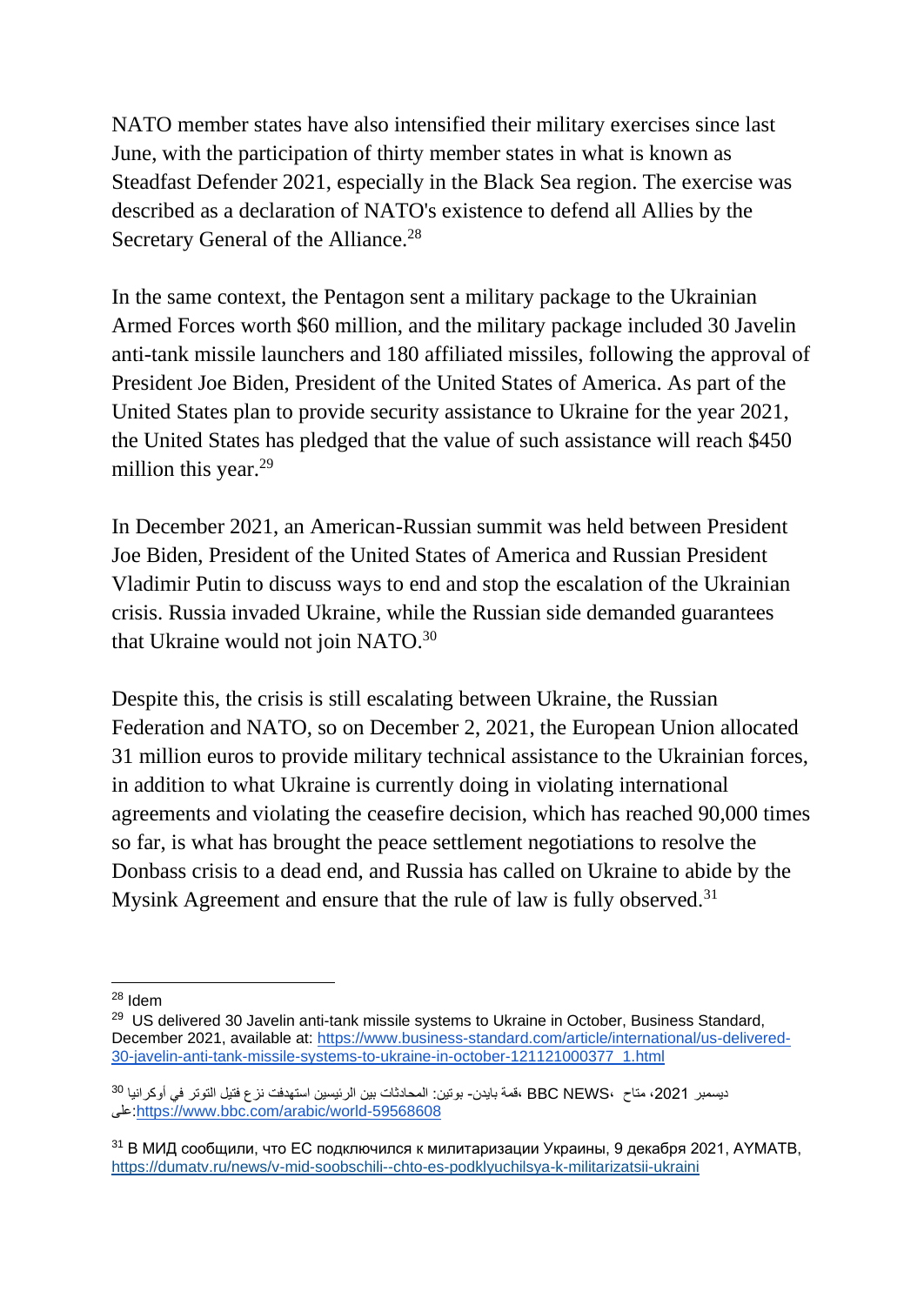In the same context, the Ukrainian provocations supported by the US and NATO continued, after the Ukrainian ship Donbass of the Ukrainian Navy left the Ukrainian port of Mariupol on the coast of the Sea of Azov, and the ship headed to the Kerch Strait of the Russian authorities without submitting an official request to cross the strait. Only 18 miles from the Kerch Strait, the Russian side directed the coast guard to escort the Ukrainian ship and warn it to abide by Russian legislation. The ship represented a danger to navigation, especially since the ship did not fulfil the requests submitted to it by the Russian Coast Guard to change its course.<sup>32</sup>

While the Ukrainian side committed that the ship moved in the waters of the Sea of Azov legally, and did not enter any prohibited areas, and also confirmed that the ship was completely free of weapons, and that it was carrying out its tasks in the Ukrainian territorial waters, and then headed on the way back to its base, but that This incident brought to mind the crisis that erupted in 2018, when Ukraine sent a warship to the Kerch Strait without submitting any official request, which led to the interception of Russian forces and 24 Ukrainian soldiers to violate the Russian borders.<sup>33</sup>

Based on the foregoing, on the ninth of December 2021, Russia confirmed that the method used by NATO by seeking to obtain a military position on the Russian borders may exacerbate the currently tense situation, which may cause the possibility of a recurrence of the situation during the Caribbean crisis, as well as These actions, are considered a violation of the international commitments and obligations concluded between the parties to the crisis, which stipulate the prevention of all military activities near the Russian borders, and the prevention of military-technical stationing in the relevant lands and waters near the Russian borders, which may force Russia to respond firmly to those abuses committed by the United States and the NATO.<sup>34</sup>

:ديسمبر 2021، متاح على ،RT Nline ،"الأمن الروسي: سفينة حربية أوكرانية تحركت نحو مضيق كيرتش" <sup>32</sup> [https://arabic.rt.com/russia/1302926-%D8%A7%D9%84%D8%A3%D9%85%D9%86-](https://arabic.rt.com/russia/1302926-%D8%A7%D9%84%D8%A3%D9%85%D9%86-%D8%A7%D9%84%D8%B1%D9%88%D8%B3%D9%8A-%D8%B3%D9%81%D9%8A%D9%86%D8%A9-%D8%AD%D8%B1%D8%A8%D9%8A%D8%A9-%D8%A3%D9%88%D9%83%D8%B1%D8%A7%D9%86%D9%8A%D8%A9-%D8%AA%D8%AD%D8%B1%D9%83%D8%AA-%D9%86%D8%AD%D9%88-%D9%85%D8%B6%D9%8A%D9%82-%D9%83%D9%8A%D8%B1%D8%AA%D8%B4/) [%D8%A7%D9%84%D8%B1%D9%88%D8%B3%D9%8A-](https://arabic.rt.com/russia/1302926-%D8%A7%D9%84%D8%A3%D9%85%D9%86-%D8%A7%D9%84%D8%B1%D9%88%D8%B3%D9%8A-%D8%B3%D9%81%D9%8A%D9%86%D8%A9-%D8%AD%D8%B1%D8%A8%D9%8A%D8%A9-%D8%A3%D9%88%D9%83%D8%B1%D8%A7%D9%86%D9%8A%D8%A9-%D8%AA%D8%AD%D8%B1%D9%83%D8%AA-%D9%86%D8%AD%D9%88-%D9%85%D8%B6%D9%8A%D9%82-%D9%83%D9%8A%D8%B1%D8%AA%D8%B4/) [%D8%B3%D9%81%D9%8A%D9%86%D8%A9-%D8%AD%D8%B1%D8%A8%D9%8A%D8%A9-](https://arabic.rt.com/russia/1302926-%D8%A7%D9%84%D8%A3%D9%85%D9%86-%D8%A7%D9%84%D8%B1%D9%88%D8%B3%D9%8A-%D8%B3%D9%81%D9%8A%D9%86%D8%A9-%D8%AD%D8%B1%D8%A8%D9%8A%D8%A9-%D8%A3%D9%88%D9%83%D8%B1%D8%A7%D9%86%D9%8A%D8%A9-%D8%AA%D8%AD%D8%B1%D9%83%D8%AA-%D9%86%D8%AD%D9%88-%D9%85%D8%B6%D9%8A%D9%82-%D9%83%D9%8A%D8%B1%D8%AA%D8%B4/) [%D8%A3%D9%88%D9%83%D8%B1%D8%A7%D9%86%D9%8A%D8%A9-](https://arabic.rt.com/russia/1302926-%D8%A7%D9%84%D8%A3%D9%85%D9%86-%D8%A7%D9%84%D8%B1%D9%88%D8%B3%D9%8A-%D8%B3%D9%81%D9%8A%D9%86%D8%A9-%D8%AD%D8%B1%D8%A8%D9%8A%D8%A9-%D8%A3%D9%88%D9%83%D8%B1%D8%A7%D9%86%D9%8A%D8%A9-%D8%AA%D8%AD%D8%B1%D9%83%D8%AA-%D9%86%D8%AD%D9%88-%D9%85%D8%B6%D9%8A%D9%82-%D9%83%D9%8A%D8%B1%D8%AA%D8%B4/) [%D8%AA%D8%AD%D8%B1%D9%83%D8%AA-%D9%86%D8%AD%D9%88-](https://arabic.rt.com/russia/1302926-%D8%A7%D9%84%D8%A3%D9%85%D9%86-%D8%A7%D9%84%D8%B1%D9%88%D8%B3%D9%8A-%D8%B3%D9%81%D9%8A%D9%86%D8%A9-%D8%AD%D8%B1%D8%A8%D9%8A%D8%A9-%D8%A3%D9%88%D9%83%D8%B1%D8%A7%D9%86%D9%8A%D8%A9-%D8%AA%D8%AD%D8%B1%D9%83%D8%AA-%D9%86%D8%AD%D9%88-%D9%85%D8%B6%D9%8A%D9%82-%D9%83%D9%8A%D8%B1%D8%AA%D8%B4/) [%D9%85%D8%B6%D9%8A%D9%82-%D9%83%D9%8A%D8%B1%D8%AA%D8%B4/](https://arabic.rt.com/russia/1302926-%D8%A7%D9%84%D8%A3%D9%85%D9%86-%D8%A7%D9%84%D8%B1%D9%88%D8%B3%D9%8A-%D8%B3%D9%81%D9%8A%D9%86%D8%A9-%D8%AD%D8%B1%D8%A8%D9%8A%D8%A9-%D8%A3%D9%88%D9%83%D8%B1%D8%A7%D9%86%D9%8A%D8%A9-%D8%AA%D8%AD%D8%B1%D9%83%D8%AA-%D9%86%D8%AD%D9%88-%D9%85%D8%B6%D9%8A%D9%82-%D9%83%D9%8A%D8%B1%D8%AA%D8%B4/)

<sup>33</sup> Idem

<sup>&</sup>lt;sup>34</sup> ИА Красная Весна, "В МИД России заявили о рисках повторения Карибского кризиса" Красная Весна, 9 декабря 2021,<https://rossaprimavera.ru/news/e87a8be1>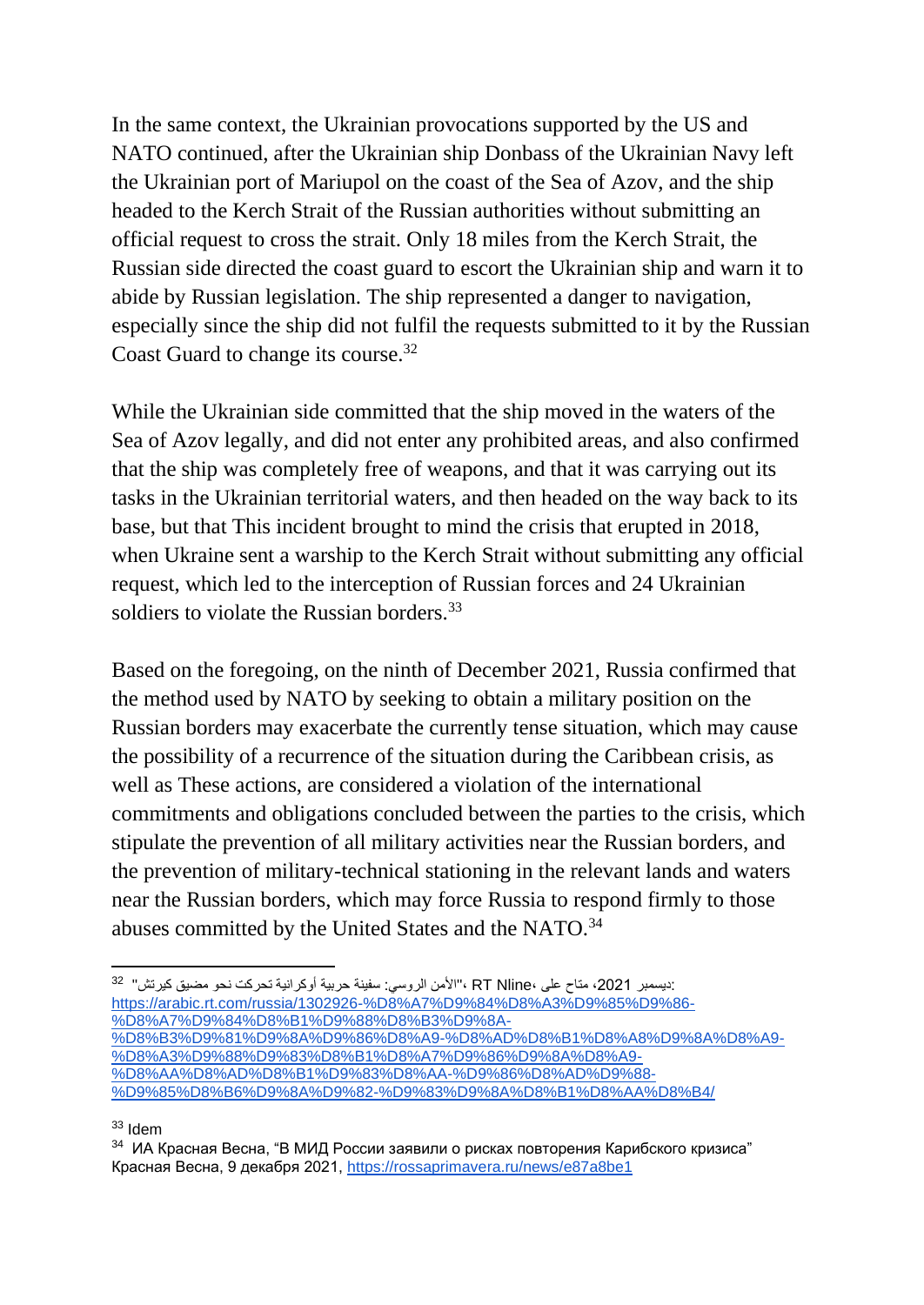**In the end**, the Ukrainian-Russian crisis can be viewed as Russia's crisis with NATO and the United States of America and their interference to its borders, which is a threat to Russian national security. Therefore, Russia sends implicit messages and manoeuvres through the military build-up of its soldiers on the eastern borders of Ukraine as a form of psychological warfare However, it is not difficult for the situation to turn into an actual military crisis between the alliance and Russia.

Despite the consequences of the diplomatic crisis between Russia and NATO, Russia suspended its official mission to NATO but did not end it permanently, which calls for doubt that Russia's actual intention is to enter into a deeper dialogue with NATO to ensure its interests, however, the successive escalations since the beginning of the crisis and the lack of any side expressing a desire to reach a peaceful solution may lead to a worsening of the situation and the crisis reached the stage of a military conflict between the concerned parties.

### **References:**

#### **English References:**

Russia slams Western 'hysteria' over Ukraine, DW, November 2021, Available at: <https://www.dw.com/en/russia-slams-western-hysteria-over-ukraine/a-59894496>

Normandy Quartet summit kicks off in Paris, Anadolu Agency, December 2019, Available at: [https://www-aa-com-](https://www-aa-com-tr.translate.goog/ar/%D8%AF%D9%88%D9%84%D9%8A/%D8%A7%D9%86%D8%B7%D9%84%D8%A7%D9%82-%D9%82%D9%85%D8%A9-%D8%B1%D8%A8%D8%A7%D8%B9%D9%8A%D8%A9-%D8%A7%D9%84%D9%86%D9%88%D8%B1%D9%85%D8%A7%D9%86%D8%AF%D9%8A-%D9%81%D9%8A-%D8%A8%D8%A7%D8%B1%D9%8A%D8%B3/1668682?_x_tr_sl=ar&_x_tr_tl=en&_x_tr_hl=ar&_x_tr_pto=nui,sc)

[tr.translate.goog/ar/%D8%AF%D9%88%D9%84%D9%8A/%D8%A7%D9%86%D8%](https://www-aa-com-tr.translate.goog/ar/%D8%AF%D9%88%D9%84%D9%8A/%D8%A7%D9%86%D8%B7%D9%84%D8%A7%D9%82-%D9%82%D9%85%D8%A9-%D8%B1%D8%A8%D8%A7%D8%B9%D9%8A%D8%A9-%D8%A7%D9%84%D9%86%D9%88%D8%B1%D9%85%D8%A7%D9%86%D8%AF%D9%8A-%D9%81%D9%8A-%D8%A8%D8%A7%D8%B1%D9%8A%D8%B3/1668682?_x_tr_sl=ar&_x_tr_tl=en&_x_tr_hl=ar&_x_tr_pto=nui,sc) [B7%D9%84%D8%A7%D9%82-%D9%82%D9%85%D8%A9-](https://www-aa-com-tr.translate.goog/ar/%D8%AF%D9%88%D9%84%D9%8A/%D8%A7%D9%86%D8%B7%D9%84%D8%A7%D9%82-%D9%82%D9%85%D8%A9-%D8%B1%D8%A8%D8%A7%D8%B9%D9%8A%D8%A9-%D8%A7%D9%84%D9%86%D9%88%D8%B1%D9%85%D8%A7%D9%86%D8%AF%D9%8A-%D9%81%D9%8A-%D8%A8%D8%A7%D8%B1%D9%8A%D8%B3/1668682?_x_tr_sl=ar&_x_tr_tl=en&_x_tr_hl=ar&_x_tr_pto=nui,sc)

[%D8%B1%D8%A8%D8%A7%D8%B9%D9%8A%D8%A9-](https://www-aa-com-tr.translate.goog/ar/%D8%AF%D9%88%D9%84%D9%8A/%D8%A7%D9%86%D8%B7%D9%84%D8%A7%D9%82-%D9%82%D9%85%D8%A9-%D8%B1%D8%A8%D8%A7%D8%B9%D9%8A%D8%A9-%D8%A7%D9%84%D9%86%D9%88%D8%B1%D9%85%D8%A7%D9%86%D8%AF%D9%8A-%D9%81%D9%8A-%D8%A8%D8%A7%D8%B1%D9%8A%D8%B3/1668682?_x_tr_sl=ar&_x_tr_tl=en&_x_tr_hl=ar&_x_tr_pto=nui,sc)

[%D8%A7%D9%84%D9%86%D9%88%D8%B1%D9%85%D8%A7%D9%86%D8%A](https://www-aa-com-tr.translate.goog/ar/%D8%AF%D9%88%D9%84%D9%8A/%D8%A7%D9%86%D8%B7%D9%84%D8%A7%D9%82-%D9%82%D9%85%D8%A9-%D8%B1%D8%A8%D8%A7%D8%B9%D9%8A%D8%A9-%D8%A7%D9%84%D9%86%D9%88%D8%B1%D9%85%D8%A7%D9%86%D8%AF%D9%8A-%D9%81%D9%8A-%D8%A8%D8%A7%D8%B1%D9%8A%D8%B3/1668682?_x_tr_sl=ar&_x_tr_tl=en&_x_tr_hl=ar&_x_tr_pto=nui,sc) [F%D9%8A-%D9%81%D9%8A-](https://www-aa-com-tr.translate.goog/ar/%D8%AF%D9%88%D9%84%D9%8A/%D8%A7%D9%86%D8%B7%D9%84%D8%A7%D9%82-%D9%82%D9%85%D8%A9-%D8%B1%D8%A8%D8%A7%D8%B9%D9%8A%D8%A9-%D8%A7%D9%84%D9%86%D9%88%D8%B1%D9%85%D8%A7%D9%86%D8%AF%D9%8A-%D9%81%D9%8A-%D8%A8%D8%A7%D8%B1%D9%8A%D8%B3/1668682?_x_tr_sl=ar&_x_tr_tl=en&_x_tr_hl=ar&_x_tr_pto=nui,sc)

[%D8%A8%D8%A7%D8%B1%D9%8A%D8%B3/1668682?\\_x\\_tr\\_sl=ar&\\_x\\_tr\\_tl=en&](https://www-aa-com-tr.translate.goog/ar/%D8%AF%D9%88%D9%84%D9%8A/%D8%A7%D9%86%D8%B7%D9%84%D8%A7%D9%82-%D9%82%D9%85%D8%A9-%D8%B1%D8%A8%D8%A7%D8%B9%D9%8A%D8%A9-%D8%A7%D9%84%D9%86%D9%88%D8%B1%D9%85%D8%A7%D9%86%D8%AF%D9%8A-%D9%81%D9%8A-%D8%A8%D8%A7%D8%B1%D9%8A%D8%B3/1668682?_x_tr_sl=ar&_x_tr_tl=en&_x_tr_hl=ar&_x_tr_pto=nui,sc) [\\_x\\_tr\\_hl=ar&\\_x\\_tr\\_pto=nui,sc](https://www-aa-com-tr.translate.goog/ar/%D8%AF%D9%88%D9%84%D9%8A/%D8%A7%D9%86%D8%B7%D9%84%D8%A7%D9%82-%D9%82%D9%85%D8%A9-%D8%B1%D8%A8%D8%A7%D8%B9%D9%8A%D8%A9-%D8%A7%D9%84%D9%86%D9%88%D8%B1%D9%85%D8%A7%D9%86%D8%AF%D9%8A-%D9%81%D9%8A-%D8%A8%D8%A7%D8%B1%D9%8A%D8%B3/1668682?_x_tr_sl=ar&_x_tr_tl=en&_x_tr_hl=ar&_x_tr_pto=nui,sc)

Duncan Allan, The Minsk Conundrum: Western Policy and Russia's War in Eastern Ukraine, CHATHAM HOUSE, May 2020, Available at: [https://www.chathamhouse.org/2020/05/minsk-conundrum-western-policy-and](https://www.chathamhouse.org/2020/05/minsk-conundrum-western-policy-and-russias-war-eastern-ukraine-0/minsk-2-agreement)[russias-war-eastern-ukraine-0/minsk-2-agreement](https://www.chathamhouse.org/2020/05/minsk-conundrum-western-policy-and-russias-war-eastern-ukraine-0/minsk-2-agreement)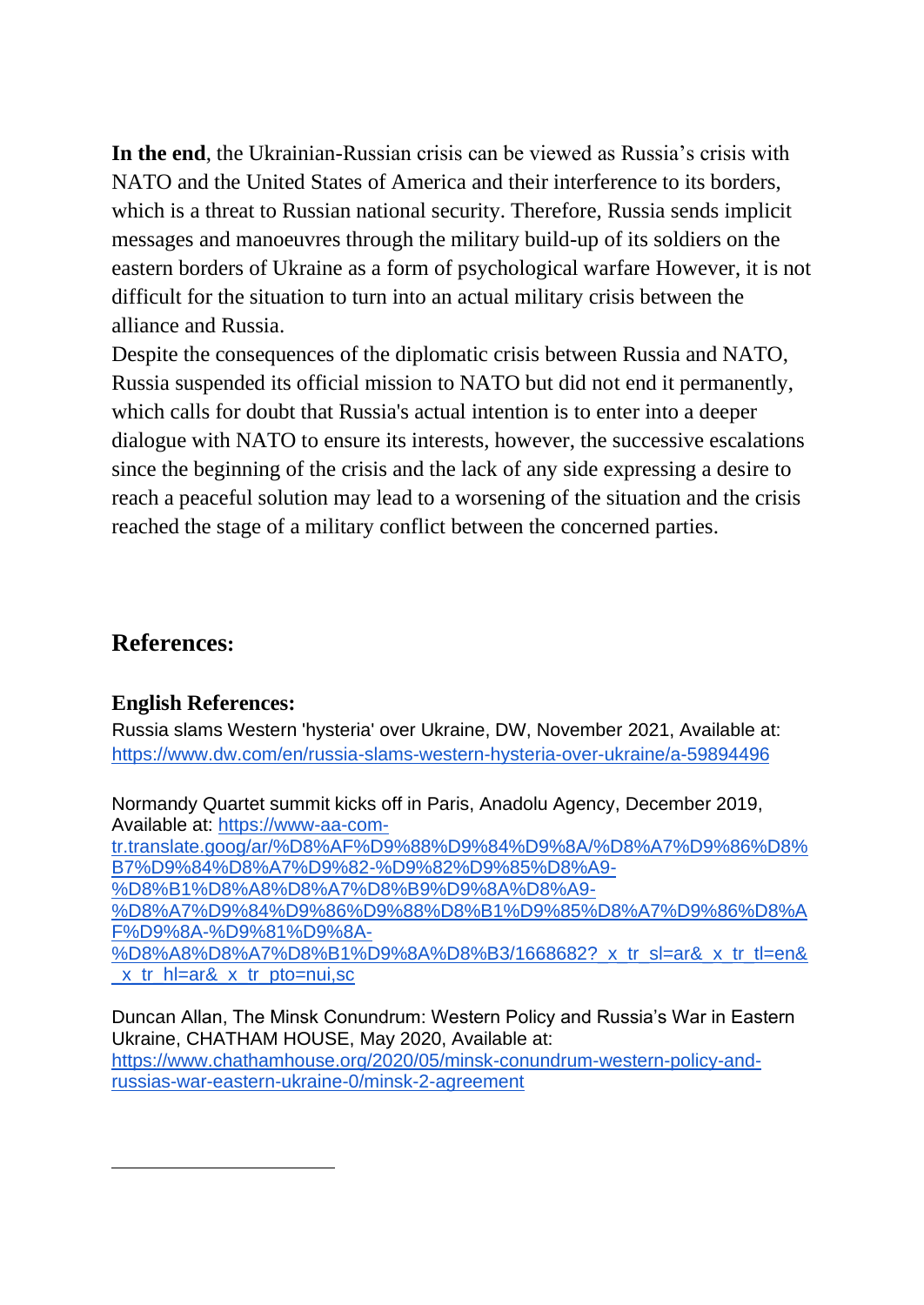Anton Bebler, "Crimea and the Russian-Ukrainian Conflict", ROMANIAN JOURNAL OF EUROPEAN AFFAIRS, March 2015, Available at:

[https://citeseerx.ist.psu.edu/viewdoc/download?doi=10.1.1.1052.3009&rep=rep1&typ](https://citeseerx.ist.psu.edu/viewdoc/download?doi=10.1.1.1052.3009&rep=rep1&type=pdf) [e=pdf](https://citeseerx.ist.psu.edu/viewdoc/download?doi=10.1.1.1052.3009&rep=rep1&type=pdf)

Robert D. Blackwill and Stephen Sestanovich, "Conflict in Ukraine", Council on Foreign Affairs, November 2021, Available at: [https://www.cfr.org/global-conflict](https://www.cfr.org/global-conflict-tracker/conflict/conflict-ukraine)[tracker/conflict/conflict-ukraine](https://www.cfr.org/global-conflict-tracker/conflict/conflict-ukraine)

Steven Pifer, "How Ukraine views Russia and the West", Brookings, Available at: [https://www.brookings.edu/blog/order-from-chaos/2017/10/18/how-ukraine-views](https://www.brookings.edu/blog/order-from-chaos/2017/10/18/how-ukraine-views-russia-and-the-west/)[russia-and-the-west/](https://www.brookings.edu/blog/order-from-chaos/2017/10/18/how-ukraine-views-russia-and-the-west/)

US delivered 30 Javelin anti-tank missile systems to Ukraine in October, Business Standard, December 2021, available at: [https://www.business](https://www.business-standard.com/article/international/us-delivered-30-javelin-anti-tank-missile-systems-to-ukraine-in-october-121121000377_1.html)[standard.com/article/international/us-delivered-30-javelin-anti-tank-missile-systems](https://www.business-standard.com/article/international/us-delivered-30-javelin-anti-tank-missile-systems-to-ukraine-in-october-121121000377_1.html)[to-ukraine-in-october-121121000377\\_1.html](https://www.business-standard.com/article/international/us-delivered-30-javelin-anti-tank-missile-systems-to-ukraine-in-october-121121000377_1.html)

Cory Welt, "Ukraine: Background, Conflict with Russia, and U.S. Policy", Congressional Research Service, October 2021, Available at: <https://sgp.fas.org/crs/row/R45008.pdf>

Nick Thompson, "Ukraine War: Everything you need to know about how we got here", CNN, February 2017, Available at: <https://edition.cnn.com/2015/02/10/europe/ukraine-war-how-we-got-here/index.html>

United Nations Peacemaker, "Document Retrieval: Protocol on the results of consultations of the Trilateral Contact Group (Minsk Agreement)", September 2014, available at[:https://peacemaker.un.org/UA-ceasefire-2014](https://peacemaker.un.org/UA-ceasefire-2014)

#### **Russian References:**

Дмитрий Каневский, Война нервов. Аналитики о стягивании войск России к границе с Украиной, DW, Можно купить в:

[https://www.dw.com/ru/%D0%B2%D0%BE%D0%B9%D0%BD%D0%B0-](https://www.dw.com/ru/%D0%B2%D0%BE%D0%B9%D0%BD%D0%B0-%D0%BD%D0%B5%D1%80%D0%B2%D0%BE%D0%B2-%D0%B0%D0%BD%D0%B0%D0%BB%D0%B8%D1%82%D0%B8%D0%BA%D0%B8-%D0%BE-%D1%81%D1%82%D1%8F%D0%B3%D0%B8%D0%B2%D0%B0%D0%BD%D0%B8%D0%B8-%D0%B2%D0%BE%D0%B9%D1%81%D0%BA-%D1%80%D0%BE%D1%81%D1%81%D0%B8%D0%B8-%D0%BA-%D0%B3%D1%80%D0%B0%D0%BD%D0%B8%D1%86%D0%B5-%D1%81-%D1%83%D0%BA%D1%80%D0%B0%D0%B8%D0%BD%D0%BE%D0%B9/a-59725542)

[%D0%BD%D0%B5%D1%80%D0%B2%D0%BE%D0%B2-](https://www.dw.com/ru/%D0%B2%D0%BE%D0%B9%D0%BD%D0%B0-%D0%BD%D0%B5%D1%80%D0%B2%D0%BE%D0%B2-%D0%B0%D0%BD%D0%B0%D0%BB%D0%B8%D1%82%D0%B8%D0%BA%D0%B8-%D0%BE-%D1%81%D1%82%D1%8F%D0%B3%D0%B8%D0%B2%D0%B0%D0%BD%D0%B8%D0%B8-%D0%B2%D0%BE%D0%B9%D1%81%D0%BA-%D1%80%D0%BE%D1%81%D1%81%D0%B8%D0%B8-%D0%BA-%D0%B3%D1%80%D0%B0%D0%BD%D0%B8%D1%86%D0%B5-%D1%81-%D1%83%D0%BA%D1%80%D0%B0%D0%B8%D0%BD%D0%BE%D0%B9/a-59725542)

[%D0%B0%D0%BD%D0%B0%D0%BB%D0%B8%D1%82%D0%B8%D0%BA%D0%](https://www.dw.com/ru/%D0%B2%D0%BE%D0%B9%D0%BD%D0%B0-%D0%BD%D0%B5%D1%80%D0%B2%D0%BE%D0%B2-%D0%B0%D0%BD%D0%B0%D0%BB%D0%B8%D1%82%D0%B8%D0%BA%D0%B8-%D0%BE-%D1%81%D1%82%D1%8F%D0%B3%D0%B8%D0%B2%D0%B0%D0%BD%D0%B8%D0%B8-%D0%B2%D0%BE%D0%B9%D1%81%D0%BA-%D1%80%D0%BE%D1%81%D1%81%D0%B8%D0%B8-%D0%BA-%D0%B3%D1%80%D0%B0%D0%BD%D0%B8%D1%86%D0%B5-%D1%81-%D1%83%D0%BA%D1%80%D0%B0%D0%B8%D0%BD%D0%BE%D0%B9/a-59725542) [B8-%D0%BE-](https://www.dw.com/ru/%D0%B2%D0%BE%D0%B9%D0%BD%D0%B0-%D0%BD%D0%B5%D1%80%D0%B2%D0%BE%D0%B2-%D0%B0%D0%BD%D0%B0%D0%BB%D0%B8%D1%82%D0%B8%D0%BA%D0%B8-%D0%BE-%D1%81%D1%82%D1%8F%D0%B3%D0%B8%D0%B2%D0%B0%D0%BD%D0%B8%D0%B8-%D0%B2%D0%BE%D0%B9%D1%81%D0%BA-%D1%80%D0%BE%D1%81%D1%81%D0%B8%D0%B8-%D0%BA-%D0%B3%D1%80%D0%B0%D0%BD%D0%B8%D1%86%D0%B5-%D1%81-%D1%83%D0%BA%D1%80%D0%B0%D0%B8%D0%BD%D0%BE%D0%B9/a-59725542)

[%D1%81%D1%82%D1%8F%D0%B3%D0%B8%D0%B2%D0%B0%D0%BD%D0%](https://www.dw.com/ru/%D0%B2%D0%BE%D0%B9%D0%BD%D0%B0-%D0%BD%D0%B5%D1%80%D0%B2%D0%BE%D0%B2-%D0%B0%D0%BD%D0%B0%D0%BB%D0%B8%D1%82%D0%B8%D0%BA%D0%B8-%D0%BE-%D1%81%D1%82%D1%8F%D0%B3%D0%B8%D0%B2%D0%B0%D0%BD%D0%B8%D0%B8-%D0%B2%D0%BE%D0%B9%D1%81%D0%BA-%D1%80%D0%BE%D1%81%D1%81%D0%B8%D0%B8-%D0%BA-%D0%B3%D1%80%D0%B0%D0%BD%D0%B8%D1%86%D0%B5-%D1%81-%D1%83%D0%BA%D1%80%D0%B0%D0%B8%D0%BD%D0%BE%D0%B9/a-59725542) [B8%D0%B8-%D0%B2%D0%BE%D0%B9%D1%81%D0%BA-](https://www.dw.com/ru/%D0%B2%D0%BE%D0%B9%D0%BD%D0%B0-%D0%BD%D0%B5%D1%80%D0%B2%D0%BE%D0%B2-%D0%B0%D0%BD%D0%B0%D0%BB%D0%B8%D1%82%D0%B8%D0%BA%D0%B8-%D0%BE-%D1%81%D1%82%D1%8F%D0%B3%D0%B8%D0%B2%D0%B0%D0%BD%D0%B8%D0%B8-%D0%B2%D0%BE%D0%B9%D1%81%D0%BA-%D1%80%D0%BE%D1%81%D1%81%D0%B8%D0%B8-%D0%BA-%D0%B3%D1%80%D0%B0%D0%BD%D0%B8%D1%86%D0%B5-%D1%81-%D1%83%D0%BA%D1%80%D0%B0%D0%B8%D0%BD%D0%BE%D0%B9/a-59725542)

[%D1%80%D0%BE%D1%81%D1%81%D0%B8%D0%B8-%D0%BA-](https://www.dw.com/ru/%D0%B2%D0%BE%D0%B9%D0%BD%D0%B0-%D0%BD%D0%B5%D1%80%D0%B2%D0%BE%D0%B2-%D0%B0%D0%BD%D0%B0%D0%BB%D0%B8%D1%82%D0%B8%D0%BA%D0%B8-%D0%BE-%D1%81%D1%82%D1%8F%D0%B3%D0%B8%D0%B2%D0%B0%D0%BD%D0%B8%D0%B8-%D0%B2%D0%BE%D0%B9%D1%81%D0%BA-%D1%80%D0%BE%D1%81%D1%81%D0%B8%D0%B8-%D0%BA-%D0%B3%D1%80%D0%B0%D0%BD%D0%B8%D1%86%D0%B5-%D1%81-%D1%83%D0%BA%D1%80%D0%B0%D0%B8%D0%BD%D0%BE%D0%B9/a-59725542)

[%D0%B3%D1%80%D0%B0%D0%BD%D0%B8%D1%86%D0%B5-%D1%81-](https://www.dw.com/ru/%D0%B2%D0%BE%D0%B9%D0%BD%D0%B0-%D0%BD%D0%B5%D1%80%D0%B2%D0%BE%D0%B2-%D0%B0%D0%BD%D0%B0%D0%BB%D0%B8%D1%82%D0%B8%D0%BA%D0%B8-%D0%BE-%D1%81%D1%82%D1%8F%D0%B3%D0%B8%D0%B2%D0%B0%D0%BD%D0%B8%D0%B8-%D0%B2%D0%BE%D0%B9%D1%81%D0%BA-%D1%80%D0%BE%D1%81%D1%81%D0%B8%D0%B8-%D0%BA-%D0%B3%D1%80%D0%B0%D0%BD%D0%B8%D1%86%D0%B5-%D1%81-%D1%83%D0%BA%D1%80%D0%B0%D0%B8%D0%BD%D0%BE%D0%B9/a-59725542) [%D1%83%D0%BA%D1%80%D0%B0%D0%B8%D0%BD%D0%BE%D0%B9/a-](https://www.dw.com/ru/%D0%B2%D0%BE%D0%B9%D0%BD%D0%B0-%D0%BD%D0%B5%D1%80%D0%B2%D0%BE%D0%B2-%D0%B0%D0%BD%D0%B0%D0%BB%D0%B8%D1%82%D0%B8%D0%BA%D0%B8-%D0%BE-%D1%81%D1%82%D1%8F%D0%B3%D0%B8%D0%B2%D0%B0%D0%BD%D0%B8%D0%B8-%D0%B2%D0%BE%D0%B9%D1%81%D0%BA-%D1%80%D0%BE%D1%81%D1%81%D0%B8%D0%B8-%D0%BA-%D0%B3%D1%80%D0%B0%D0%BD%D0%B8%D1%86%D0%B5-%D1%81-%D1%83%D0%BA%D1%80%D0%B0%D0%B8%D0%BD%D0%BE%D0%B9/a-59725542)[59725542](https://www.dw.com/ru/%D0%B2%D0%BE%D0%B9%D0%BD%D0%B0-%D0%BD%D0%B5%D1%80%D0%B2%D0%BE%D0%B2-%D0%B0%D0%BD%D0%B0%D0%BB%D0%B8%D1%82%D0%B8%D0%BA%D0%B8-%D0%BE-%D1%81%D1%82%D1%8F%D0%B3%D0%B8%D0%B2%D0%B0%D0%BD%D0%B8%D0%B8-%D0%B2%D0%BE%D0%B9%D1%81%D0%BA-%D1%80%D0%BE%D1%81%D1%81%D0%B8%D0%B8-%D0%BA-%D0%B3%D1%80%D0%B0%D0%BD%D0%B8%D1%86%D0%B5-%D1%81-%D1%83%D0%BA%D1%80%D0%B0%D0%B8%D0%BD%D0%BE%D0%B9/a-59725542) 

В МИД сообщили, что ЕС подключился к милитаризации Украины, 9 декабря 2021, AYMATB, [https://dumatv.ru/news/v-mid-soobschili--chto-es-podklyuchilsya-k](https://dumatv.ru/news/v-mid-soobschili--chto-es-podklyuchilsya-k-militarizatsii-ukraini)[militarizatsii-ukraini](https://dumatv.ru/news/v-mid-soobschili--chto-es-podklyuchilsya-k-militarizatsii-ukraini)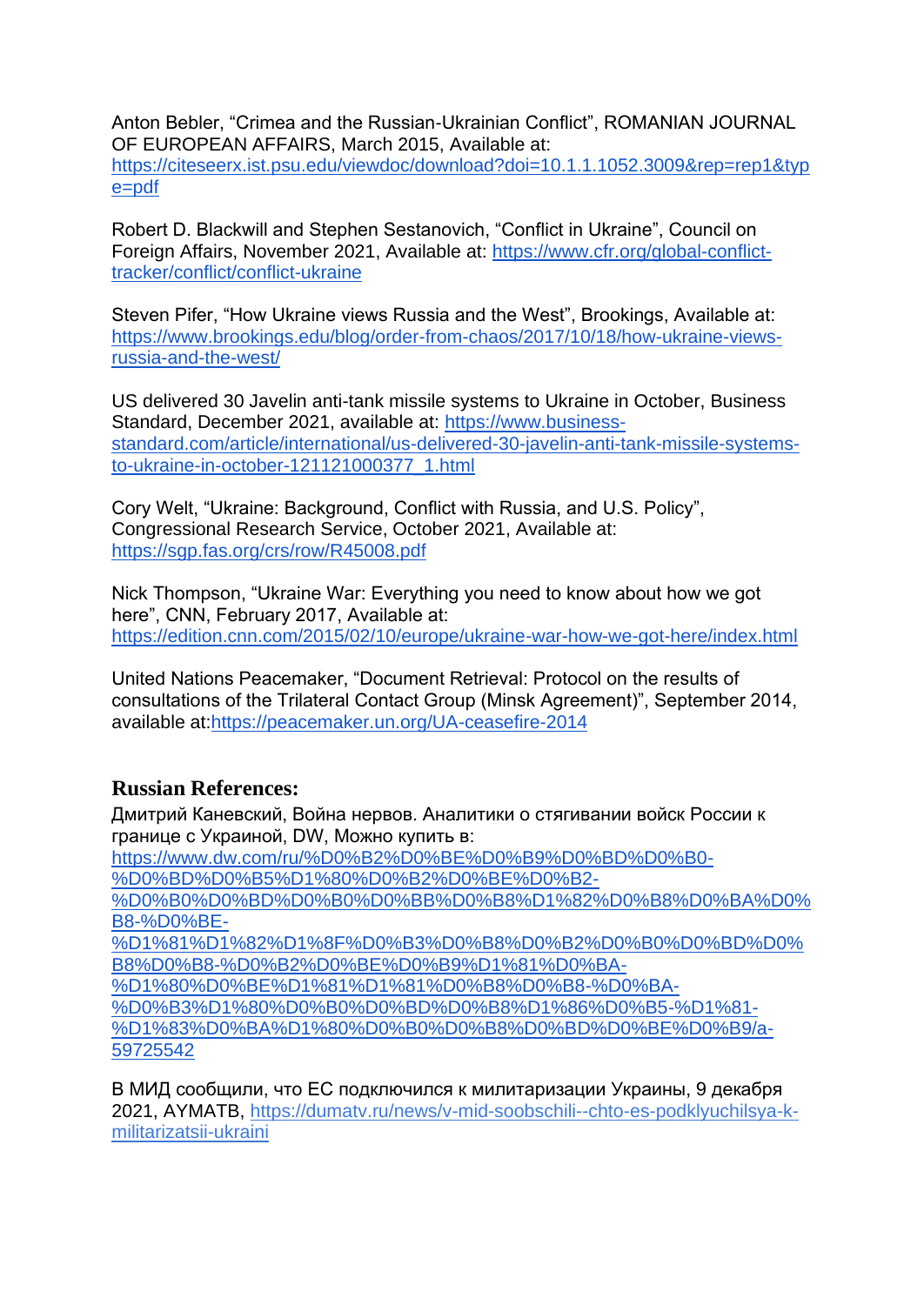ИА Красная Весна, "В МИД России заявили о рисках повторения Карибского кризиса" Красная Весна, 9 декабря 2021, <https://rossaprimavera.ru/news/e87a8be1>

#### **Arabic References:**

| زينب مصطفى، روسيا والناتو . محددات الأزمة ومستقبل صراع الأقطاب، مصر 360، 2021، مناح علي: |
|------------------------------------------------------------------------------------------|
| https://masr.masr360.net/%d8%a3%d8%ae%d8%a8%d8%a7%d8%b1/%d8%b3%d                         |
| 9%8a%d8%a7%d8%b3%d8%a9/%d8%b1%d9%88%d8%b3%d9%8a%d8%a7-                                   |
| %d9%88%d8%a7%d9%84%d9%86%d8%a7%d8%aa%d9%88-                                              |
| %d9%85%d8%ad%d8%af%d8%af%d8%a7%d8%aa-                                                    |
| %d8%a7%d9%84%d8%a3%d8%b2%d9%85%d8%a9-                                                    |
| %d9%88%d9%85%d8%b3%d8%aa%d9%82%d8%a8%d9%84-%d8%b5/                                       |
| حشود روسية على حدود أوكرانيا . صور أقمار صناعية تفضح، العربية، نوفمبر 2021، مناح علي:    |
|                                                                                          |
| https://www.alarabiya.net/arab-and-                                                      |
| world/2021/11/02/%D8%AD%D8%B4%D9%88%D8%AF-                                               |
| %D8%B1%D9%88%D8%B3%D9%8A%D8%A9-%D8%B9%D9%84%D9%89-                                       |
| %D8%AD%D8%AF%D9%88%D8%AF-                                                                |
| %D8%A3%D9%88%D9%83%D8%B1%D8%A7%D9%86%D9%8A%D8%A7-                                        |
| %D8%B5%D9%88%D8%B1-%D8%A3%D9%82%D9%85%D8%A7%D8%B1-                                       |
| %D8%B5%D9%86%D8%A7%D8%B9%D9%8A%D8%A9-                                                    |

روسيا تحذر الناتو من إرسال قوات إلى أوكرانيا مع تصاعد التوتر، BBC NEWS، أبريل 2021، متاح على: <https://www.bbc.com/arabic/world-56622316>

| الدفاع الأوكرانية نطلب مساعدة البنتاجون في ظل زيادة التوتر مع روسيا، اليوم السابع، نوفمبر 2021، متاح على: |
|-----------------------------------------------------------------------------------------------------------|
| https://www.youm7.com/story/2021/11/20/%D8%A7%D9%84%D8%AF%D9%81%D                                         |
| 8%A7%D8%B9-                                                                                               |
| %D8%A7%D9%84%D8%A3%D9%88%D9%83%D8%B1%D8%A7%D9%86%D9%8                                                     |
| A%D8%A9-%D8%AA%D8%B7%D9%84%D8%A8-                                                                         |
| %D9%85%D8%B3%D8%A7%D8%B9%D8%AF%D8%A9-                                                                     |
| %D8%A7%D9%84%D8%A8%D9%86%D8%AA%D8%A7%D8%AC%D9%88%D9%                                                      |
| 86-%D9%81%D9%89-%D8%B8%D9%84-                                                                             |
| %D8%B2%D9%8A%D8%A7%D8%AF%D8%A9-                                                                           |
| %D8%A7%D9%84%D8%AA%D9%88%D8%AA%D8%B1-                                                                     |
| %D9%85%D8%B9/5544729                                                                                      |

الصراع في أوكرانيا.. مقتل 4 "انفصاليين" تحت الهدنة، العين الإخبارية، 2021، متاح على: -https://al [ain.com/article/ukraine-russian-backed-separatists-killed](https://al-ain.com/article/ukraine-russian-backed-separatists-killed)

سارة كيره، "تعرف على... أتفاقية مينسك لحل النزاع بين روسيا وأكرانيا"، اليوم السابع، سبتمبر ،2017 متاح [https://www.youm7.com/story/2017/9/5/%D8%AA%D8%B9%D8%B1%D9%81-:](https://www.youm7.com/story/2017/9/5/%D8%AA%D8%B9%D8%B1%D9%81-%D8%B9%D9%84%D9%89-%D8%A7%D8%AA%D9%81%D8%A7%D9%82%D9%8A%D8%A9-%D9%85%D9%8A%D9%86%D8%B3%D9%83-%D9%84%D8%AD%D9%84-%D8%A7%D9%84%D9%86%D8%B2%D8%A7%D8%B9-%D8%A8%D9%8A%D9%86-%D8%B1%D9%88%D8%B3%D9%8A%D8%A7-%D9%88%D8%A3%D9%88%D9%83%D8%B1%D8%A7%D9%86%D9%8A%D8%A7/3399685)على [%D8%B9%D9%84%D9%89-](https://www.youm7.com/story/2017/9/5/%D8%AA%D8%B9%D8%B1%D9%81-%D8%B9%D9%84%D9%89-%D8%A7%D8%AA%D9%81%D8%A7%D9%82%D9%8A%D8%A9-%D9%85%D9%8A%D9%86%D8%B3%D9%83-%D9%84%D8%AD%D9%84-%D8%A7%D9%84%D9%86%D8%B2%D8%A7%D8%B9-%D8%A8%D9%8A%D9%86-%D8%B1%D9%88%D8%B3%D9%8A%D8%A7-%D9%88%D8%A3%D9%88%D9%83%D8%B1%D8%A7%D9%86%D9%8A%D8%A7/3399685) [%D8%A7%D8%AA%D9%81%D8%A7%D9%82%D9%8A%D8%A9-](https://www.youm7.com/story/2017/9/5/%D8%AA%D8%B9%D8%B1%D9%81-%D8%B9%D9%84%D9%89-%D8%A7%D8%AA%D9%81%D8%A7%D9%82%D9%8A%D8%A9-%D9%85%D9%8A%D9%86%D8%B3%D9%83-%D9%84%D8%AD%D9%84-%D8%A7%D9%84%D9%86%D8%B2%D8%A7%D8%B9-%D8%A8%D9%8A%D9%86-%D8%B1%D9%88%D8%B3%D9%8A%D8%A7-%D9%88%D8%A3%D9%88%D9%83%D8%B1%D8%A7%D9%86%D9%8A%D8%A7/3399685) [%D9%85%D9%8A%D9%86%D8%B3%D9%83-%D9%84%D8%AD%D9%84-](https://www.youm7.com/story/2017/9/5/%D8%AA%D8%B9%D8%B1%D9%81-%D8%B9%D9%84%D9%89-%D8%A7%D8%AA%D9%81%D8%A7%D9%82%D9%8A%D8%A9-%D9%85%D9%8A%D9%86%D8%B3%D9%83-%D9%84%D8%AD%D9%84-%D8%A7%D9%84%D9%86%D8%B2%D8%A7%D8%B9-%D8%A8%D9%8A%D9%86-%D8%B1%D9%88%D8%B3%D9%8A%D8%A7-%D9%88%D8%A3%D9%88%D9%83%D8%B1%D8%A7%D9%86%D9%8A%D8%A7/3399685) [%D8%A7%D9%84%D9%86%D8%B2%D8%A7%D8%B9-](https://www.youm7.com/story/2017/9/5/%D8%AA%D8%B9%D8%B1%D9%81-%D8%B9%D9%84%D9%89-%D8%A7%D8%AA%D9%81%D8%A7%D9%82%D9%8A%D8%A9-%D9%85%D9%8A%D9%86%D8%B3%D9%83-%D9%84%D8%AD%D9%84-%D8%A7%D9%84%D9%86%D8%B2%D8%A7%D8%B9-%D8%A8%D9%8A%D9%86-%D8%B1%D9%88%D8%B3%D9%8A%D8%A7-%D9%88%D8%A3%D9%88%D9%83%D8%B1%D8%A7%D9%86%D9%8A%D8%A7/3399685) [%D8%A8%D9%8A%D9%86-%D8%B1%D9%88%D8%B3%D9%8A%D8%A7-](https://www.youm7.com/story/2017/9/5/%D8%AA%D8%B9%D8%B1%D9%81-%D8%B9%D9%84%D9%89-%D8%A7%D8%AA%D9%81%D8%A7%D9%82%D9%8A%D8%A9-%D9%85%D9%8A%D9%86%D8%B3%D9%83-%D9%84%D8%AD%D9%84-%D8%A7%D9%84%D9%86%D8%B2%D8%A7%D8%B9-%D8%A8%D9%8A%D9%86-%D8%B1%D9%88%D8%B3%D9%8A%D8%A7-%D9%88%D8%A3%D9%88%D9%83%D8%B1%D8%A7%D9%86%D9%8A%D8%A7/3399685)